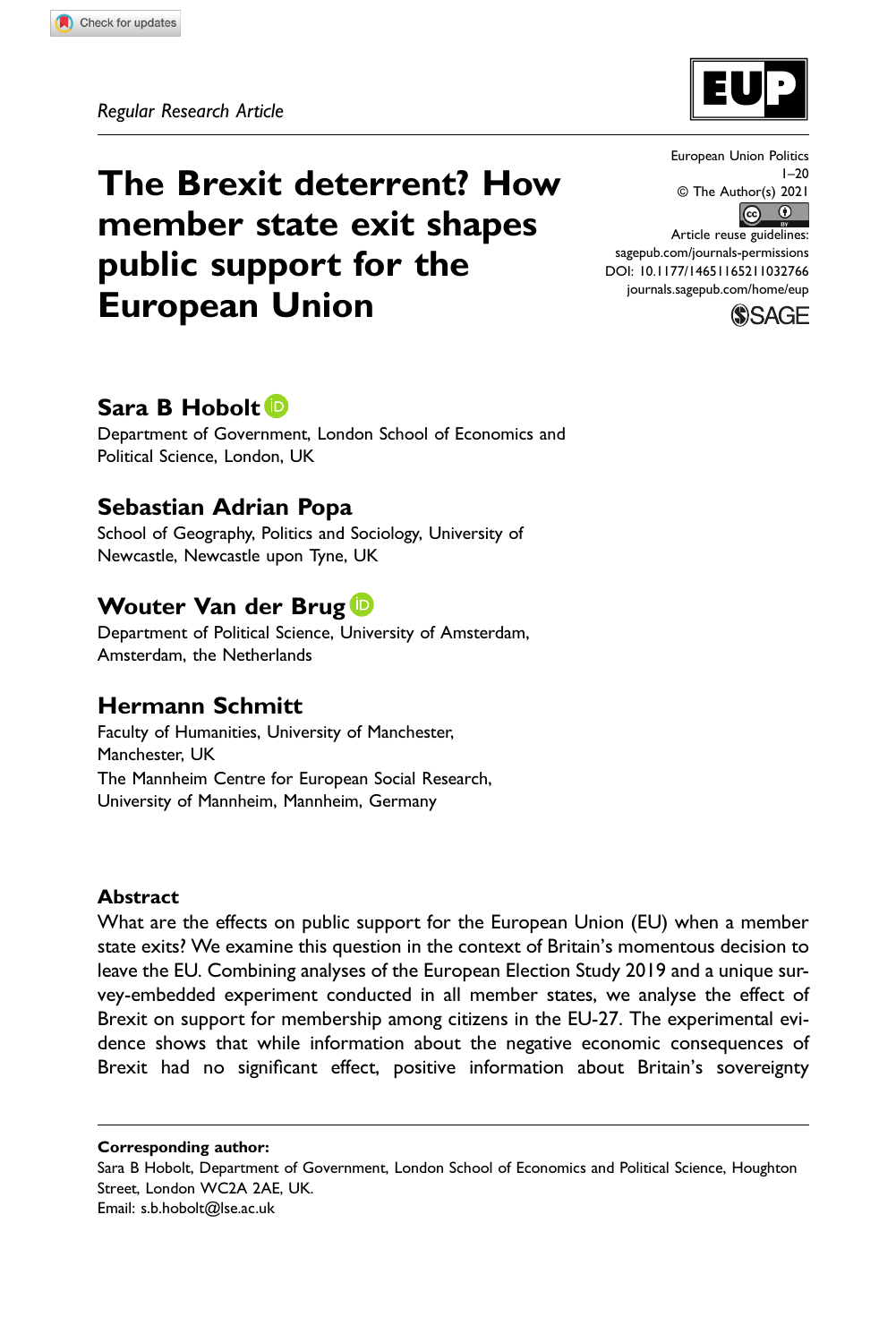significantly increased optimism about leaving the EU. Our findings suggest that Brexit acts as a benchmark for citizens' evaluations of EU membership across EU-27, and that it may not continue to act as a deterrent in the future.

#### Keywords

Benchmark, Brexit, Euroscepticism, experiment, public opinion

## Introduction

The European Union (EU) has been faced with several crises over the past decades, including the Euro crisis, the refugee crisis and the coronavirus disease 2019 (COVID-19) pandemic. While most of these crises were in some way caused by external developments, one was internal, namely Brexit. The United Kingdom's (UK) 2016 referendum decision to leave the EU was unprecedented. But while the UK is the first member state to leave the EU, this decision can also be seen in the broader context of a growing politicization of the EU and its institutions across its member states (De Vries, 2018; De Vries et al., 2021; Hobolt and De Vries, 2016; Hooghe and Marks, 2009; Hutter et al., 2016; Van der Brug et al., 2022). Indeed, the result of the Brexit referendum initially lead Eurosceptic parties in other European nations to call for their own membership referendums. Among supporters of the EU, this sparked fears of political contagion across Europe. This raises the question: What is the effect of Brexit on public support for the EU in other member states?

We examine this question in the context of Britain's prolonged process of leaving the EU and negotiating a new relationship with the EU. Has Brexit inspired followers elsewhere on the continent or does it act as a deterrent? This question is relevant not only to understand the short-term effect of Brexit, but also because Brexit marks a critical juncture for Britain and for the remaining member states. What are the consequences for the EU, that is used to countries queuing up to join the club, when one of its largest members decides to leave? This article argues that a member state leaving the EU is a significant 'benchmark' heuristic that shapes the evaluations of membership in the remaining member states. Building on benchmarking theory, we argue that citizens compare the benefits of membership to the alternative state of being outside the Union (De Vries 2018; see also Hobolt, 2009; Kayser and Peress 2012; Hobolt and De Vries, 2016; De Vries 2017). Such comparisons may involve not only an assessment of the quality of national institutions, but also across nations as they assess the potential costs and potential benefits of exiting the Union.

Hence, our argument is that Brexit acts as a benchmark for citizens evaluating the prospects for their own nation outside the EU, and in turn their support for membership. When the consequences of Brexit are viewed negatively, support for the EU goes up, but when Brexit is viewed as a success, support decreases. During the prolonged Brexit negotiations between the UK and the EU, the Brexit benchmark heuristic was mainly one of deterrence, since they clearly illustrated that leaving the EU is far from uncomplicated (Walter, 2020). However, as with any benchmark, this can change if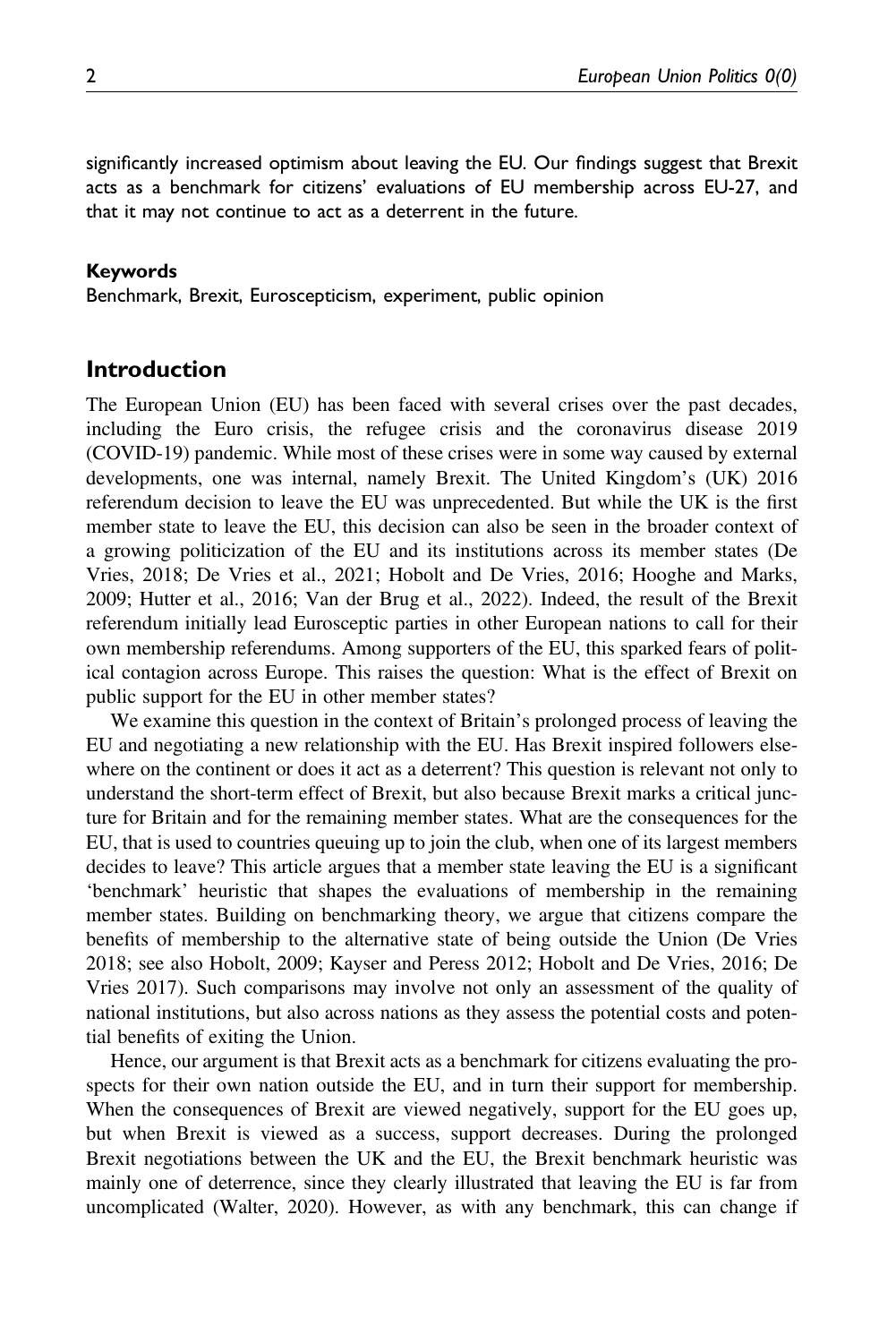Brexit is seen to have a more positive effect. Thus, we argue that the effect of one member state's exit is conditioned by perceptions of how well or how badly an 'emeritus' member state is faring outside the EU.

To test this argument empirically, we combine observational and experimental data. First, we analyse data from the European Election Study (EES) 2019, a post-election voter study conducted in all 28 member states (Schmitt et al., 2019), to demonstrate that citizens who believe that Britain will be worse off after Brexit are more likely to support the EU. The findings are consistent with the theory that the Brexit benchmark matters to membership support: people who think that Brexit will make Britain worse off are less attracted to the option of leaving the EU. However, it is difficult to establish the direction of causality with observational data. The direction of causality may also run the other way: people who are more supportive of the EU (and who don't want their country to leave the Union) will think that Brexit has negative consequences for Britain.

Hence, in a second step, our study leverages an original survey-embedded experiment in all member states, where we prime respondents with different 'Brexit benchmarks', which are randomly assigned in order to examine how priming respondents about the consequences of Brexit affects their views of their own country's EU membership. This allows us to test the mechanism that drives the Brexit effect by assessing whether individuals, when priming them with negative or positive benchmarks about Brexit, think differently about their own country's future outside the Union. The findings show that whereas the negative information has no consistent effect on perceptions of membership outside the EU, positive information increases people's optimism about their own country's future outside the EU. This indicates that while Brexit may currently serve as a deterrent, it has the potential to make an EU-exodus more appealing in the future if people think it has positive consequences.

### Explaining support for EU membership

When seeking to understand how one country's exit may influence how citizens in the remaining member states view the EU, we can build on the large literature on EU support (see Hobolt and De Vries, 2016 for an overview). Within this body of research, the 'utilitarian' and the 'cue-taking and benchmarking' approaches are particularly instructive.<sup>1</sup> The utilitarian approach views support for the EU as the result of an individual cost-benefit analysis of membership. The basic idea is that European trade liberalization will favour citizens with higher levels of human capital (education and occupational skills) and income, and as a consequence such individuals will be more supportive of European integration (Anderson and Reichert, 1995; Gabel, 1998; Gabel and Palmer, 1995; Tucker et al., 2002). The removal of barriers to trade allows firms to shift production across borders and increases job insecurity for low-skilled workers whereas highskilled workers and those with capital can take advantage of the opportunities resulting from a liberalized European market. Studies have consistently shown that socioeconomic factors influence public support, and recent work even suggests that education has become a more important determinant of EU support over time, as the less educated are becoming less supportive of the integration project (see Hakhverdian et al., 2013).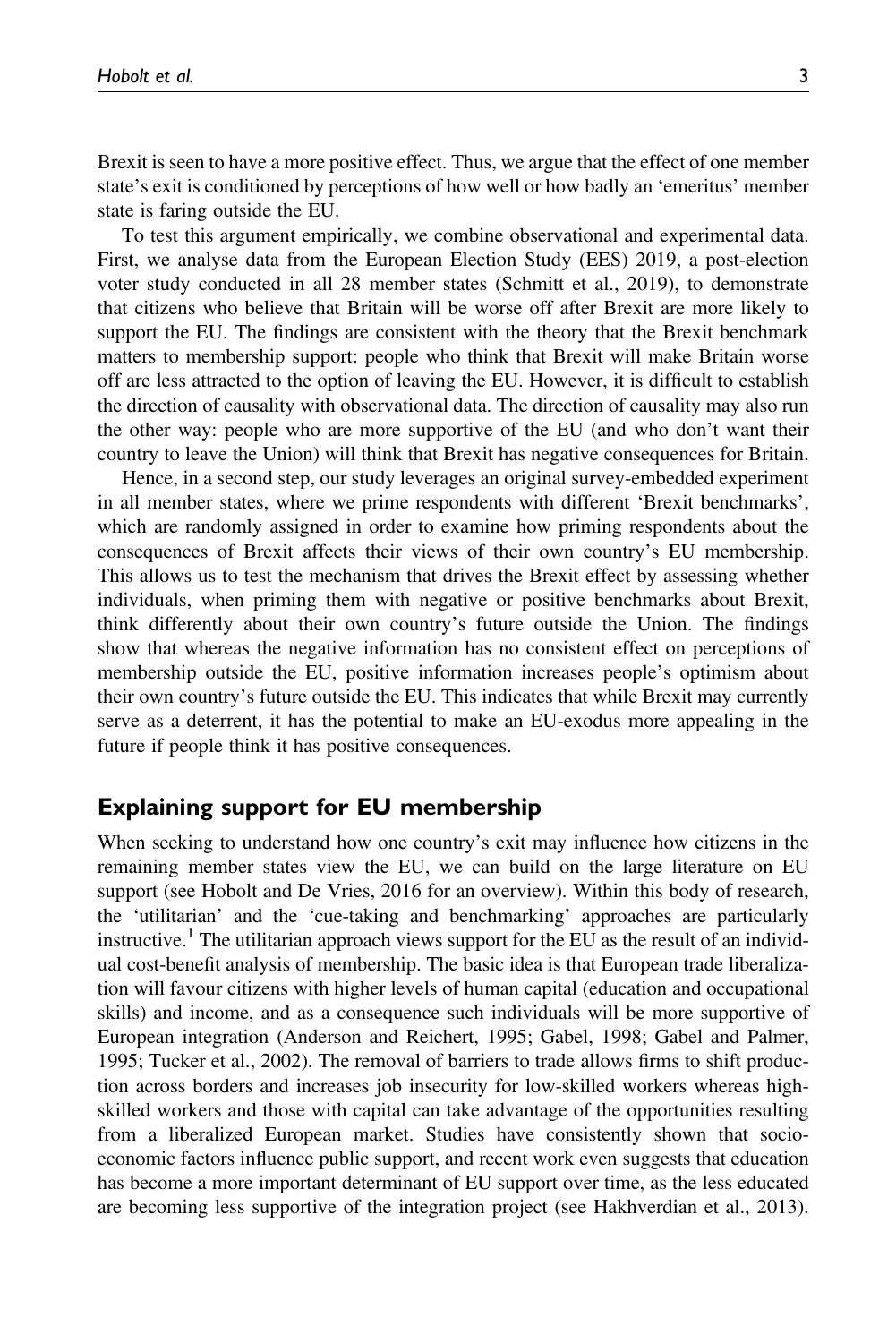In contrast, evidence is more mixed when considering the effect of national-level factors, such as net fiscal transfers from the EU or improved trade and favourable economic conditions, on public support for membership (Anderson and Kaltenthaler, 1996; Carrubba, 1997; Eichenberg and Dalton, 1993).

This raises the question of how citizens form their opinion on whether EU membership is likely to be costly or beneficial, on balance. A large literature has argued that European integration is too complex and remote from the daily lives of most citizens for them to have sufficient interest or awareness to base their attitudes on an evaluation of the implications of the integration process (Anderson, 1998). Instead, citizens rely on heuristics, information shortcuts or cues to be able to overcome their shortfalls in terms of factual knowledge. Studies on political knowledge and behaviour have shown that citizens can make competent choices even with limited information by relying on informational heuristics (e.g. Bowler and Donovan, 1998; Lau and Redlawsk, 2001; Lupia, 1994). Such informational shortcuts may take various forms, but since citizens generally pay more attention to the national political arena than to European politics it seems reasonable that they employ domestic cues to form opinions about European integration. The notion of citizens relying on 'national proxies" to make choices pertaining to the EU was first developed in the context of research on European elections and referendums (Franklin et al., 1994; Hobolt, 2009; Reif and Schmitt, 1980; Van der Brug and De Vreese, 2016) but has also been applied to the study of support for integration.

In particular, it has been argued that the domestic political institutions are a benchmark for people's views on European integration. In its simplest version, the argument is that as citizens lack sufficient knowledge about the EU, they evaluate the EU by using national proxies about which they have more direct information (Anderson, 1998; Kritzinger, 2003). A slightly different version is proposed by Sánchez-Cuenca (2000), who argues that the national context provides a contrasting lens producing an inverse perception of national and European institutions: those citizens who are dissatisfied with the performance of their national systems will be more willing to transfer sovereignty to the EU level and vice versa. Similarly, Rohrschneider (2002) has demonstrated that citizens who consider their national democratic institutions to be working well display much lower levels of EU regime support, as they perceive politics at the European level to be democratically deficient. These findings fit with the conclusion reached in other studies, namely that individuals, particularly those who are politically aware, are capable of distinguishing between EU and national institutions when making their evaluations (Karp et al., 2003).

We build on these benchmark arguments to understand how the exit of one member state may shape support for the EU in other member states. The core idea is that people use the experience of the exiting member state as a counterfactual to evaluate the costs and benefits of leaving the EU. The most comprehensive account of the benchmark argument has been put forward by De Vries (2018) who argues that people's attitudes towards the EU are ultimately rooted in a comparison between the current status quo of membership and the alternative state of being outside the Union (see also De Vries, 2017; Hobolt and De Vries, 2016). One such benchmark that people use to gather what the 'alternative state' might look like is their assessment of domestic political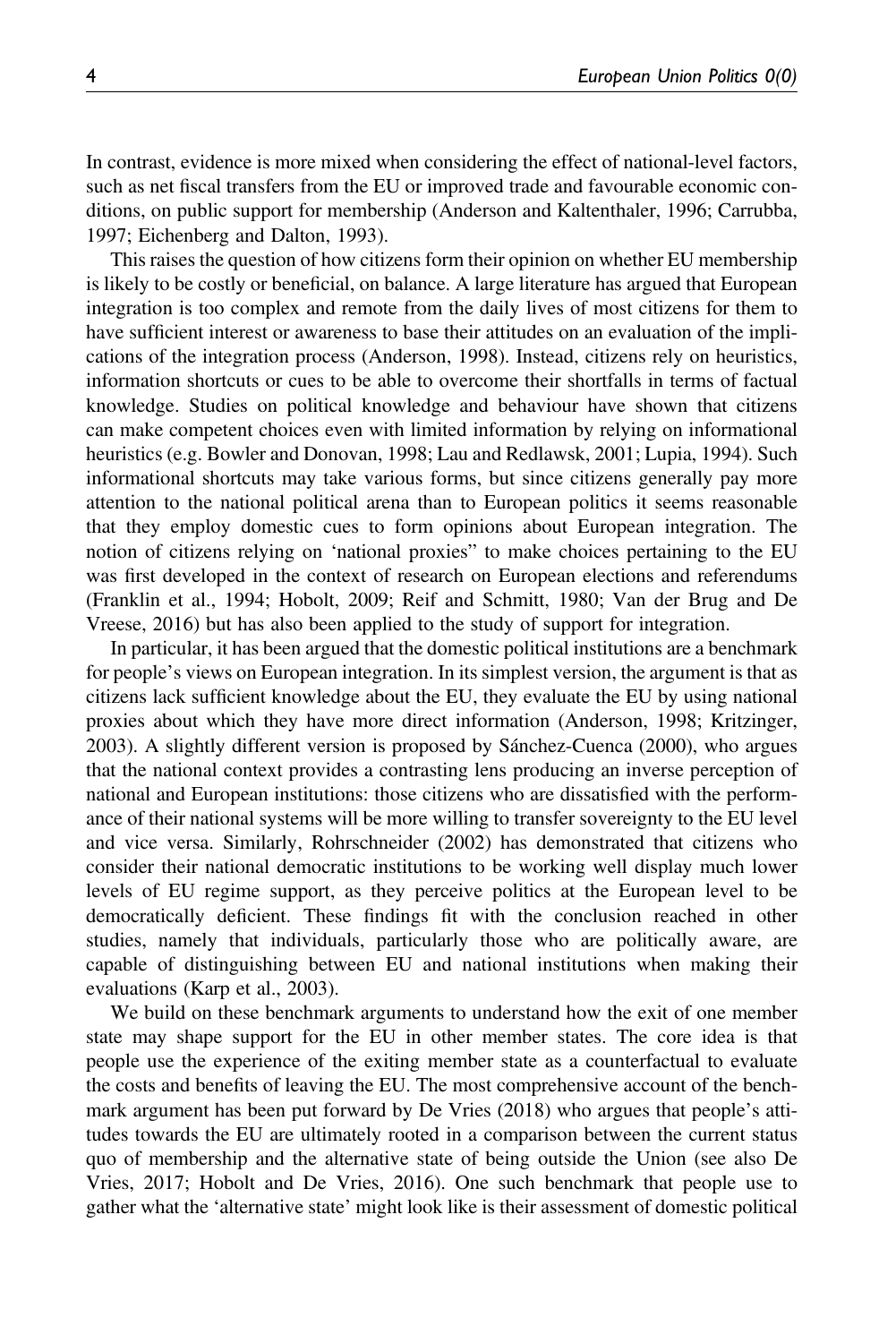institutions. Accordingly, people are more willing to contemplate leaving the EU when the alternative to membership, i.e. the likely performance of national institutions and the economy, is perceived to be better (De Vries, 2018).

We argue that the national level does not provide the only possible benchmark for the 'alternative state'; another benchmark are countries outside the EU or those in the process of leaving. Indeed, Kayser and Peress (2012) have shown that in the context of economic voting, the international context matters as voters benchmark national economic growth against that abroad. In contrast, Arel-Bundock et al. (2021) find little sign of international benchmarking in economic voting, but argue that it seems reasonable to expect that there might be circumstances where populations are more responsive to international comparisons. Broadly speaking, countries in similar political jurisdictions (e.g. within the EU) are a valuable source of comparative information for citizens as they offer citizens important yardsticks for evaluations (Hansen et al., 2015; Olsen, 2017). Hence, given the significance and salience of the British vote to leave the EU, it is likely to provide a tangible benchmark for many people for what the 'alternative state' of leaving the EU might look like.

We would thus expect that as the Brexit negotiations became protracted and the prospects of greater prosperity outside the EU more elusive, this also affected the cost-benefit analysis for citizens and parties outside the UK. Analysing eupinions survey data from 2016 in 5 countries (and an EU average), De Vries (2017) has shown that support for EU membership increased in the immediate aftermath of Brexit, especially among those who thought the consequences of Brexit would be bad for Britain. In line with the benchmarking theory, De Vries (2018) argues that results from the immediate aftermath of the referendum (August 2016) suggest that the outcome of the Brexit vote, and the political and economic uncertainty following the vote, provided a powerful signal for people in the remaining 27 member states about the potential costs and benefits of exit. The impact of Brexit as a benchmark could have become even more significant for citizens. Given that there is great uncertainty about what it would be like for a country to leave the EU, citizens have little choice but to act as 'limited information processors" (Lau and Redlawsk, 2001), making it more likely that they move beyond national proxies in their evaluation of the EU (Rohrschneider, 2002; Sánchez-Cuenca, 2000).

Consequently, we argue that Brexit serves as benchmark of EU support and we explore the mechanisms linking Britain's exit to membership attitudes in the remaining member states. Given that the British government was forced to ask the EU for an extension of the negotiation period after failing to ratify the deal domestically, Britain's exit from the EU was widely portrayed as fraught with difficulty. The information that citizens gained during these first 3 years of negotiations are likely to have shaped their support for the Union. Walter (2020), in her analysis of public attitudes towards the Brexit negotiations conducted in late 2018, shows that most citizens in the 27 EU member state have a fairly bleak assessment of the consequences of Brexit for Britain with half of respondents thinking that Brexit will affect the UK negatively, and only a quarter thinking the UK will be better off. We expect that those who perceived that Brexit will have negative consequences for the UK were more likely to support their own country's membership of the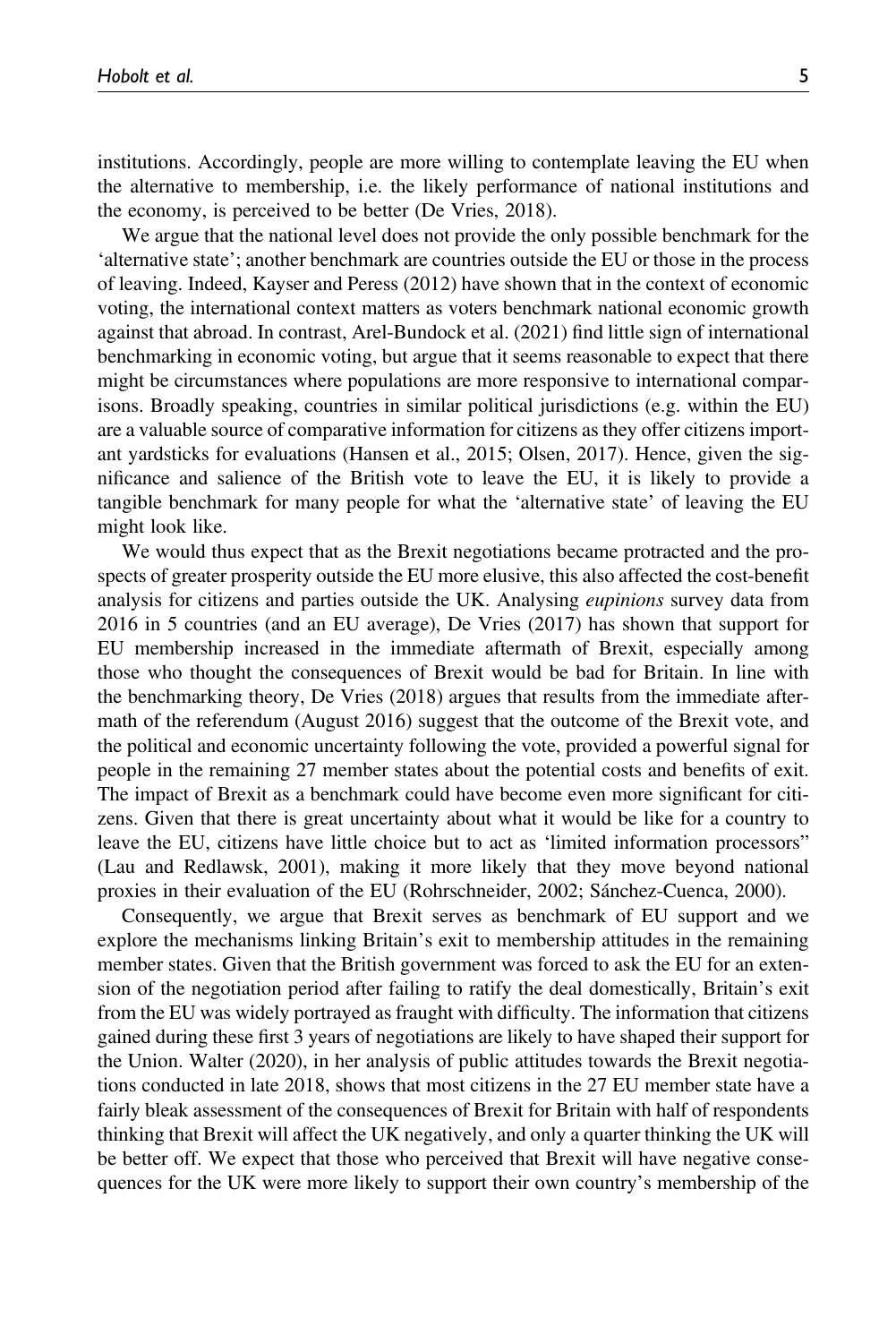EU, since EU membership will appear more advantageous when the 'alternative state' is undesirable.

 $H1a$ : People who think that Britain's exit from the European Union will have negative consequences are more supportive of their own country's membership of the EU.

We also expect that the effect of perceptions of Brexit on EU support is moderated by the degree to which a country is exposed to Brexit. As the process of Brexit and its consequences received significant coverage by the media across the EU (Borchardt et al., 2018), it is not unreasonable to expect that many citizens across the Union have formed an opinion of how Brexit might impact their country, especially in neighbouring countries more likely to be affected due, for instance, to close trading ties. Walter (2020) has demonstrated that the economic exposure to Brexit moderates citizens' opinions on whether the EU should accommodate the UK during the Brexit negotiations. In line with the benchmarking argument, we expect that the link between Brexit perceptions and support for the EU is stronger in countries where the national economy is more interlinked with the British economy. Exposure to the British economy is expected to reinforce the association between the Brexit benchmark and support for the EU, as Brexit is a more pertinent issue for citizens in these countries. For those citizens who perceive Brexit as a negative benchmark, economic exposure highlights the adverse effects of an exodus, thus increasing support for the EU. Similarly, for people who believe that the UK will prosper after Brexit, this will have a stronger effect on EU support if they are more exposed to the UK economy.

H<sub>1b</sub>: The link between Brexit expectations and EU support is stronger for people living in countries more exposed to the economic consequences of Brexit.

We test these hypotheses on the effect of perceptions of Brexit on EU support in the specific context of the ongoing Brexit negotiations and the European Parliament elections in May 2019. In addition, we are also interested in examining how alternate Brexit outcomes may influence people's perceptions of the 'alternative state' of their own country outside the EU, and in turn, their support for the EU. In order to provide a better test of our theory of Brexit as a benchmark, we designed an experiment in which we gave people information that served to influence the benchmark. In this experiment, respondents were randomly assigned to treatments with additional factual information about Brexit in a way that could change the benchmark and thus the perceptions of how costly or beneficial it will be for respondents' own country to leave the EU. Respondents were assigned to one of three vignettes. Group 1 received negative factual information about the economic consequences of Brexit; Group 2 received positive information about the additional sovereignty Britain has acquired outside the EU and finally, a control group received no additional information about the consequences of Brexit. Providing additional information to citizens have been shown in previous work to have a range of effects on perceptions and behaviour, for instance, on electoral preferences (Bartels, 1996), policy preferences (Althaus, 1998; Gilens, 2001), and perceptions of democratic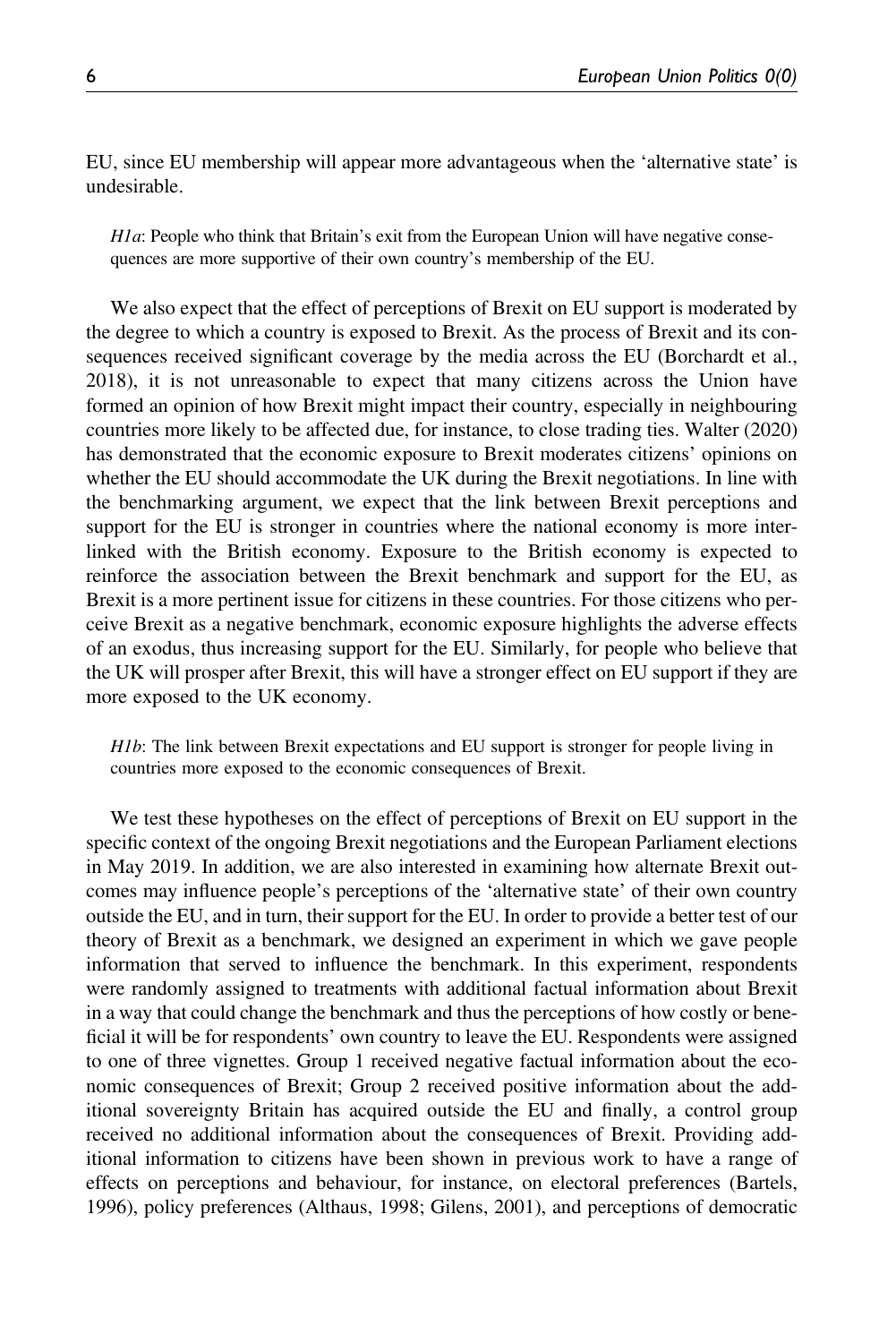accountability (Pande, 2011). Our expectation is that the additional factual information will also influence how citizens view their own country's prospects outside the EU as Britain's exit is a credible yardstick (Hansen et al., 2015; Olsen, 2017).

H2a: When people are given information about the negative consequences of Britain's exit from the EU, they become more pessimistic about the consequences of their own country leaving the EU.

H2b: When people are given information about the positive consequences of Britain's exit from the EU, they become more optimistic about the consequences of their own country leaving the EU.

## Examining the Brexit effect on support for EU membership

Before we test our hypotheses, we start by looking at how attitudes have changed over time. We plot the most commonly used indicator of EU support, namely answers to the question 'Generally speaking, do you think that [country] membership of the European Union is..?', (with responses 'bad thing', 'good thing' or 'neither'). The European Parliament's Eurobarometer surveys enable us to examine changes in EU support over time. Figure 1 shows an increase in support in late 2016, as the Brexit negotiations between the EU and UK commenced. This suggests that the Brexit process acted as a negative benchmark stimulating more support for the EU. However, there may of course be several other reasons, such as the improving economic conditions, that could also account for these changes in public support for the EU.

To explore the effect of Brexit perceptions on EU support, we analyse data from a cross-national post-election survey, EES 2019, conducted in all 28 member states with over  $26,500$  respondents<sup>2</sup> in the aftermath of the 2019 European Parliament elections in May 2019 (see Schmitt et al., 2019). To operationalize support for the EU, i.e. our response variable, we make use of two different measures. The first uses a well-



#### Figure 1. Perceptions of EU membership.

Source: European Parliament's Eurobarometer surveys 2009–2019. Question: 'generally speaking, do you think that [COUNTRY]'s membership of the EU is a…good thing, bad thing, neither a good nor a bad thing?' (excluding 'don't know' responses).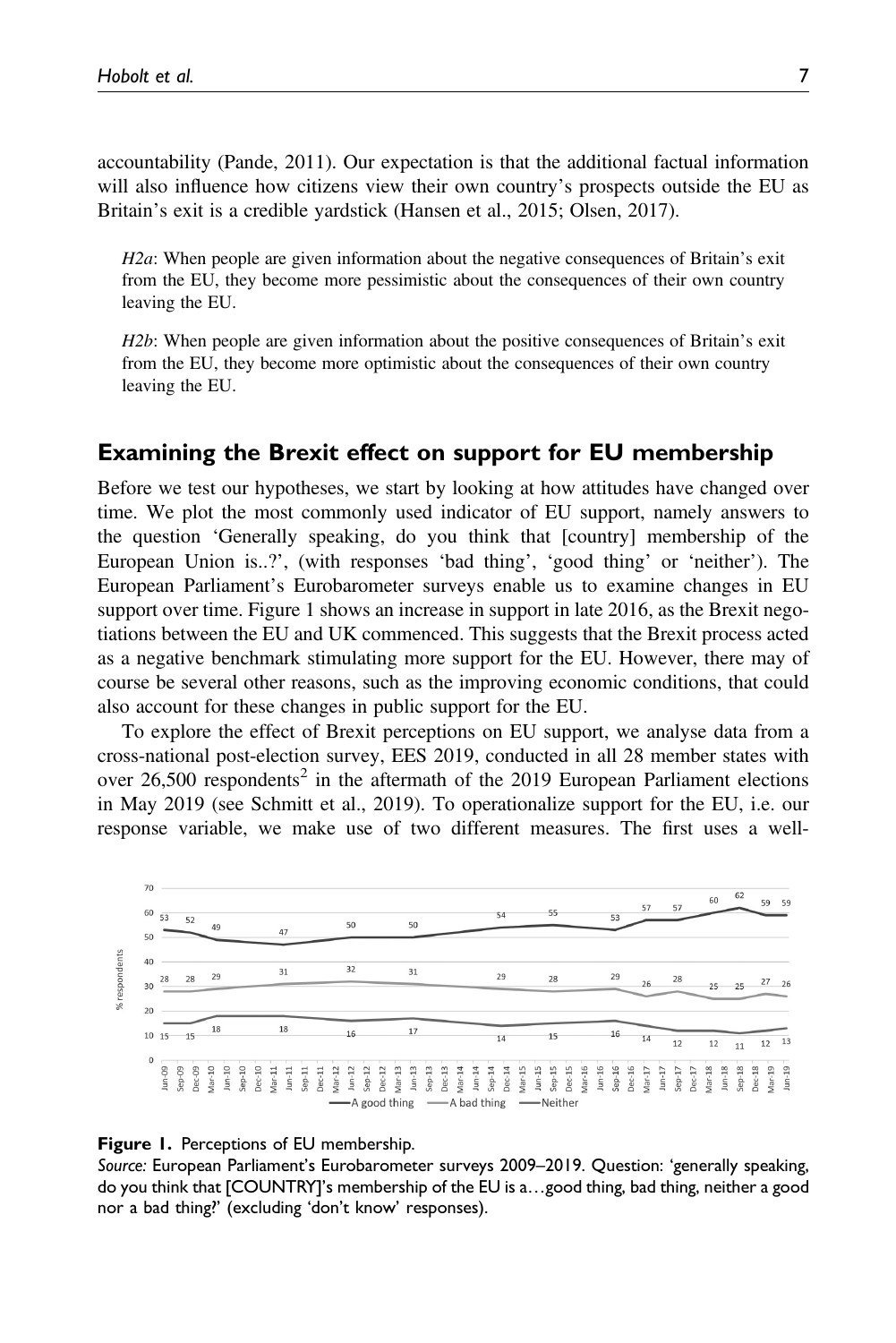established instrument that captures the support for EU membership, shown in Figure 1. For the purpose of our analysis we recode this variable to (1) 'EU membership is a good thing' and (0) otherwise. The second response variable measures behavioural intentions rather than attitudes as it asks respondents whether they would vote (1) 'Remain' or (0) 'Leave' in a referendum on their country's membership of the EU.<sup>3</sup> This allows us to directly capture the effect of Brexit for the other member states and ultimately for the future composition of the EU.

The main independent variable is shown in Figure 2, namely the perceptions of the consequences of Brexit. People who indicate that Britain will be 'worse off' after Brexit (compared to those who think there will be no change, or things will stay the same).<sup>4</sup> The expectation is that pessimism about Britain's prospect has a deterrent effect and is associated with an increase in the likelihood of support for the EU  $(H1a)$ .

To capture the degree to which positive and negative perceptions of benchmarking vary as a function of the exposure of the country to Brexit (i.e. the moderating effect in  $H1b$ ), we include a measure of the economic impact of Brexit by using the country's GDP exposure to Brexit, as calculated by Chen and co-authors (Chen et al.,  $2018:38$ ).<sup>5</sup>

Our model also controls for satisfaction with the economy, satisfaction with the current state of democracy in the country, political interest as well as measures of the libertarian-authoritarian attitudes (support for civil liberties, support for same sex marriage, support for immigration) that have been shown to correlate with EU support (Hooghe and Marks, 2009). Moreover, we control for the 'national benchmark' as people that rate their national institutions over European ones are more likely to be Eurosceptic (De Vries, 2018; Rohrschneider, 2002). We operationalize this by measuring a 'trust differential' between the national parliament and European Parliament, calculating trust in the national parliament minus trust in the European Parliament (both



**Figure 2.** Perceptions of the consequences of Brexit. Source: European Elections Study 2019 (Schmitt et al., 2019).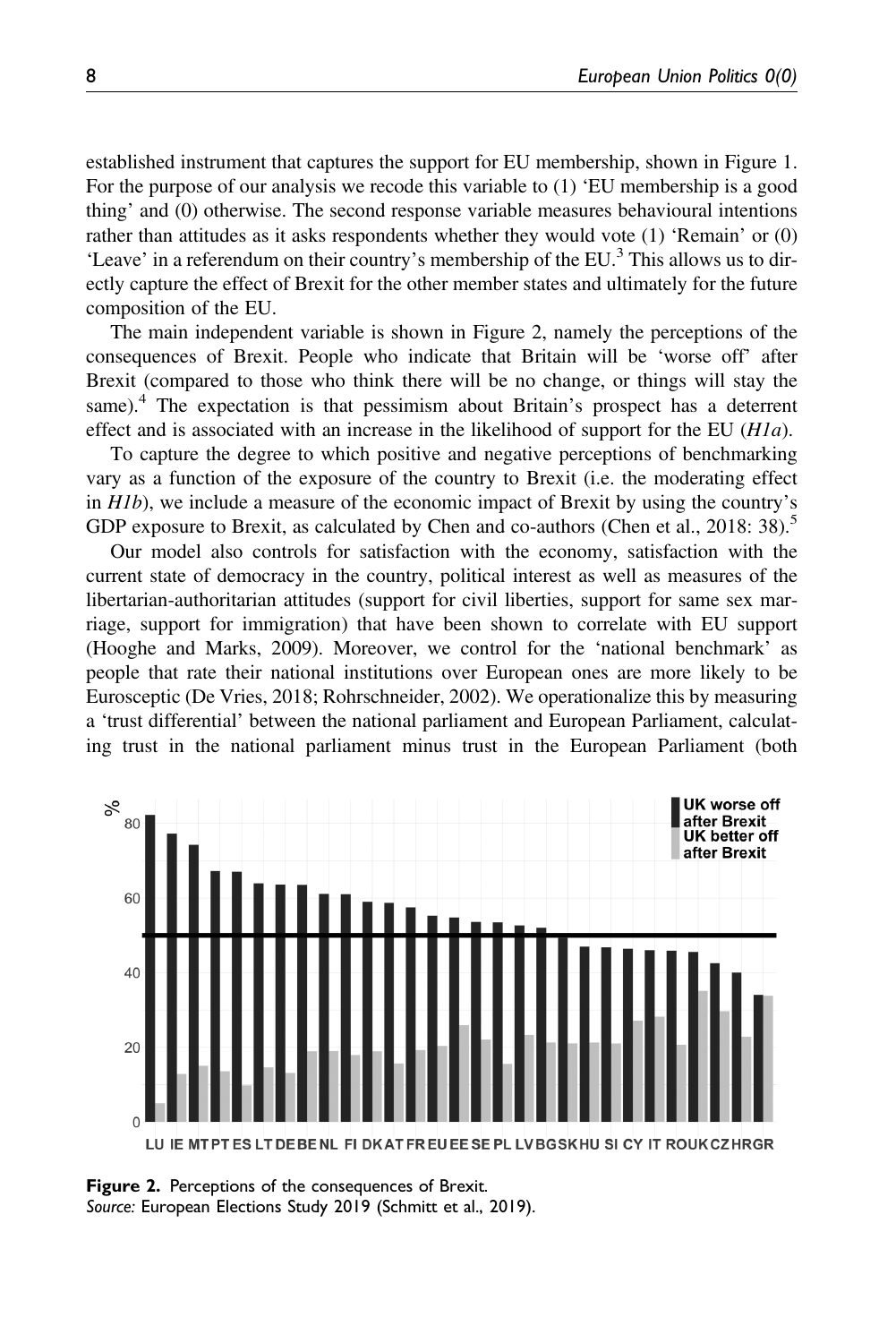measured on a scale from 'Totally trust' to 'Not at all'). In addition to these attitudinal variables, the model includes a number of demographic variables that have been previously linked to EU support: place of residence (urban vs. rural), age, gender (female vs. other), employment status, subjective social class (upper, middle vs. rest), educational level and wealth. All individual level predictors are rescaled to take values between 0 and 1 (see the Online appendix for descriptive statistics).

As our data has a multilevel structure with individuals nested in countries, we run multilevel regressions with random intercepts at the country level. Fixed-effects models yield substantially the same results. All country level predictors are grand mean centred. For models including cross level interactions (Model 2 and Model 4) we use random slopes for the individual level term.

The results presented in Table 1 offer substantial support for our first hypothesis (H1a). They show that positive perceptions of Brexit consequences (i.e. believing that Brexit will have a positive effect for the UK) are negatively associated with both support for membership of the EU (see Model 1) and voting 'Remain' in a hypothetical EU referendum (see Model 3). Individuals who think that Brexit will lead to positive changes are roughly two time less likely to think that the EU is 'a good thing' and approximately five times less likely to vote 'Remain' in comparison to those who think the situation will stay the same. In contrast, those who think Brexit will have negative consequences (i.e. Brexit having a negative effect for the UK) are also more likely to think that EU membership is 'a good thing' (Model 1) and to vote 'Remain' (Model 3). The substantive magnitude of this effect is noteworthy: those who perceive that the 'UK will be better off' after Brexit are 4.6 times more likely to think that EU is 'a good thing' and about seven times more likely to vote 'Remain' in comparison to those who think the 'UK will stay the same'. If we translate this to probabilities (see Figure 3), we can show that an average individual who thinks that the 'UK will be worse off' is about 60 percentage points more likely support the EU and about 50 percentage points more likely to vote 'Remain' than those who think that the 'UK will be better off' after Brexit.

Moving on to H1b, the results presented in Model 2 and Model 4 in Table 1 clearly show that the relationship between Brexit perceptions and support for the EU is moderated by the economic exposure of the country to Brexit. More specifically, we show that the link between Brexit perceptions and EU support and referendum vote intention is indeed stronger for people living in countries more exposed to the economic consequences of Brexit. These findings provide additional evidence that Brexit perceptions can influence EU support (rather than vice versa) since the exogenous moderating variable 'exposure to Brexit' is likely to have a greater effect on the salience of Brexit perceptions than on the salience of EU support.

In order to facilitate the interpretation of these results, we plot the marginal effect of having negative and positive opinions about the consequences of Brexit across the values of the country-level predictors (see Figure 4).<sup>6</sup> Figure 4(a) shows that there is a statistically significant moderation effect of economic exposure to Brexit for those who think that the 'UK will be worse off' (the baseline for comparison is 'UK will stay the same'). As expected, the impact of thinking that Brexit will have negative consequences is stronger in countries which are more exposed to Brexit. Figure 4(b) shows the difference in the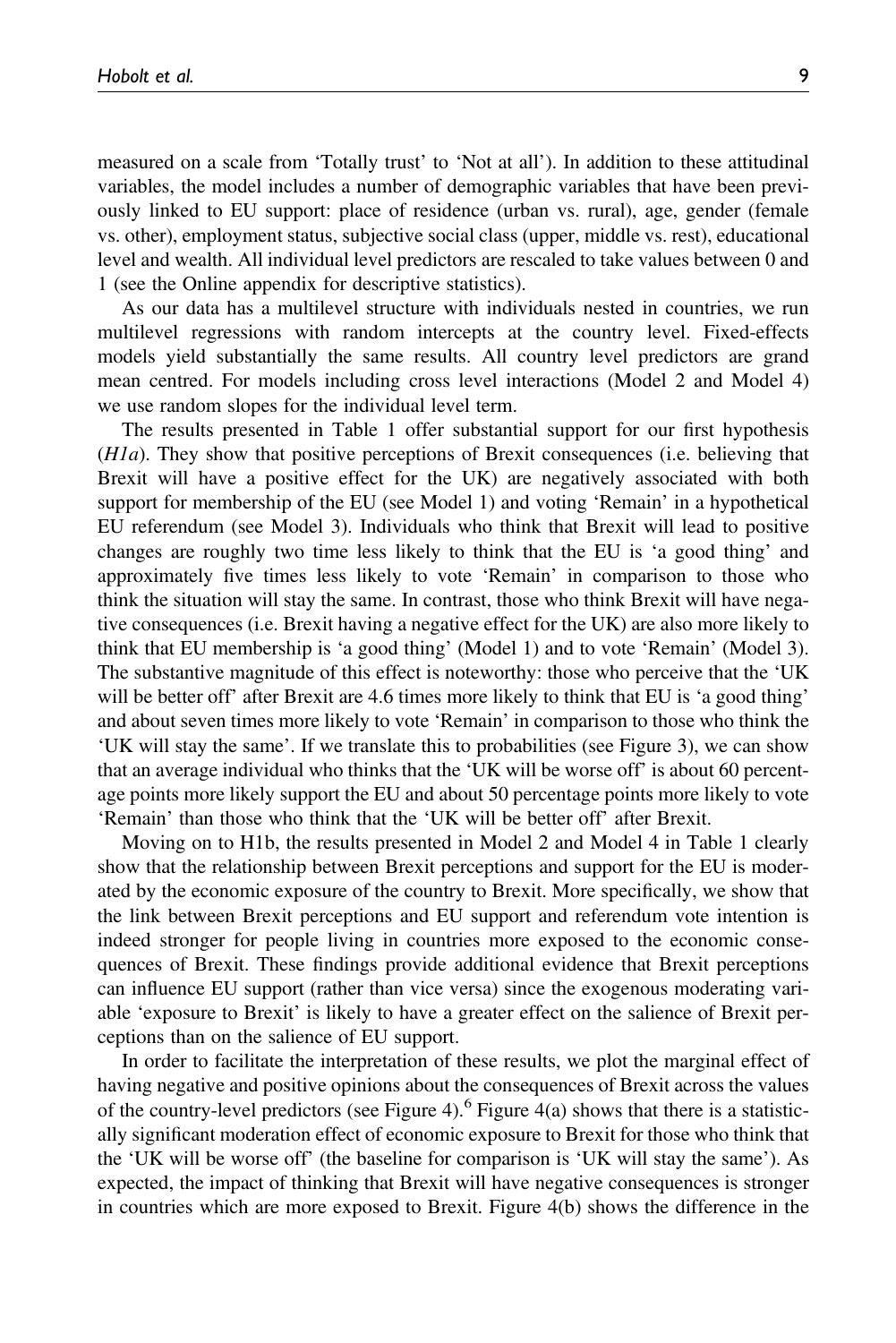|                                       | Model I:<br>EU good | Model 2:<br>EU good | Model 3:<br>Vote remain | Model 4:<br>Vote remain |
|---------------------------------------|---------------------|---------------------|-------------------------|-------------------------|
| Intercept                             | $-1.40***$ (0.20)   | $-1.38***(0.21)$    | $1.21***$ (0.26)        | $1.28***$ (0.28)        |
| Brexit: UK will be better<br>off      | $-0.78***$ (0.06)   | $-0.77***$ (0.06)   | $-1.50***$ (0.06)       | $-1.57***$ (0.07)       |
| Brexit: UK will be worse<br>off       | $1.52***(0.05)$     | $1.53***(0.07)$     | $1.95***(0.07)$         | $1.86***$ (0.12)        |
| Democratic satisfaction               | $2.09***$ (0.09)    | $2.08***(0.09)$     | $2.47***$ (0.12)        | $2.48***$ (0.12)        |
| Trust differential                    | $-5.54***$ (0.17)   | $-5.57***$ (0.17)   | $-6.35***$ (0.23)       | $-6.38***$ (0.23)       |
| Economic satisfaction                 | $1.20***$ (0.09)    | $1.21***$ (0.09)    | $1.04***$ (0.12)        | $1.05***(0.12)$         |
| Spitzenkandidaten<br>recognition      | $0.30***$ (0.09)    | $0.30***$ (0.09)    | $0.36***$ (0.12)        | $0.36***$ (0.12)        |
| Support for civil liberties           | 0.01(0.07)          | $-0.00(0.07)$       | $-0.03(0.09)$           | $-0.04(0.09)$           |
| Support for immigration               | $0.21***$ (0.06)    | $0.20***$ (0.06)    | $0.25***(0.08)$         | $0.23***$ (0.08)        |
| Support for same-sex<br>marriage      | $0.67***(0.06)$     | $0.67***$ (0.06)    | $0.52***$ (0.08)        | $0.52***$ (0.08)        |
| Interest                              | $1.45***$ (0.10)    | $1.46***$ (0.10)    | 0.18(0.14)              | 0.19(0.14)              |
| Upper class                           | $0.18**$ (0.08)     | $0.18**$ (0.08)     | $0.28**$ (0.11)         | $0.28**$ (0.11)         |
| Middle class                          | $0.21***$ (0.06)    | $0.21***$ (0.06)    | $0.19***$ (0.07)        | $0.19***$ (0.07)        |
| Unemployed                            | 0.03(0.06)          | 0.02(0.06)          | $0.17**$ (0.09)         | $0.18**$ (0.09)         |
| Religiosity                           | $0.18**$ (0.07)     | $0.17**$ (0.07)     | $0.43***$ $(0.10)$      | $0.42***$ (0.10)        |
| Gender                                | $-0.20***$ (0.04)   | $-0.21***$ (0.04)   | 0.01(0.06)              | 0.01(0.06)              |
| Age                                   | $1.06***(0.16)$     | $1.04***$ (0.17)    | 0.21(0.23)              | 0.22(0.23)              |
| Urban                                 | 0.07(0.05)          | 0.06(0.05)          | $0.12^* (0.07)$         | $0.12^* (0.07)$         |
| Wealth                                | $0.37***$ (0.11)    | $0.38***$ (0.11)    | $0.37**$ (0.15)         | $0.38^{**}$ (0.15)      |
| Secondary education                   | $0.25***$ (0.10)    | $0.24***$ (0.10)    | $0.29**$ (0.13)         | $0.28**$ (0.13)         |
| Tertiary education                    | $0.50***$ (0.10)    | $0.49***$ (0.10)    | $0.59***$ (0.13)        | $0.58***(0.13)$         |
| Brexit impact on the<br>economy       | $-0.05(0.05)$       | $-0.11$ (0.06)      | $-0.08(0.05)$           | $-0.02(0.07)$           |
| UK better $\times$ Economic<br>impact |                     | 0.02(0.03)          |                         | $-0.10**$ (0.04)        |
| UK worse $\times$ Economic<br>impact  |                     | $0.10***$ (0.04)    |                         | $-0.04(0.06)$           |
| <b>AIC</b>                            | 15,907.22           | 15,880.78           | 9151.30                 | 9131.79                 |
| <b>BIC</b>                            | 16,086.90           | 16, 115.14          | 9328.39                 | 9362.77                 |
| Log Likelihood                        | $-7930.61$          | $-7910.39$          | $-4552.65$              | $-4535.89$              |
| N (Individuals)                       | 18,252              | 18,252              | 16,312                  | 16,312                  |
| N (Countries)                         | 26                  | 26                  | 26                      | 26                      |
| Var: Intercept                        | 0.26                | 0.34                | 0.32                    | 0.46                    |
| Var: Better                           |                     | 0.01                |                         | 0.02                    |
| Var: Worse                            |                     | 0.07                |                         | 0.24                    |
|                                       |                     |                     |                         |                         |

Table 1. Impact of perceived Brexit consequences on EU support.

Note: Table entries are logit coefficients with standard errors in parentheses. \*\*\* $p < 0.01$ , \*\* $p < 0.05$ , \* $p < 0.1$ . Source: European Elections Study 2019 (Schmitt et al., 2019).

predicted probability of voting 'Remain' between those who think that 'the UK will be better off' and the baseline category 'UK will stay the same' as well as between those who think that 'UK will be worse off' and the same baseline category. This shows a statistically significant moderation effect of economic exposure to Brexit for those who think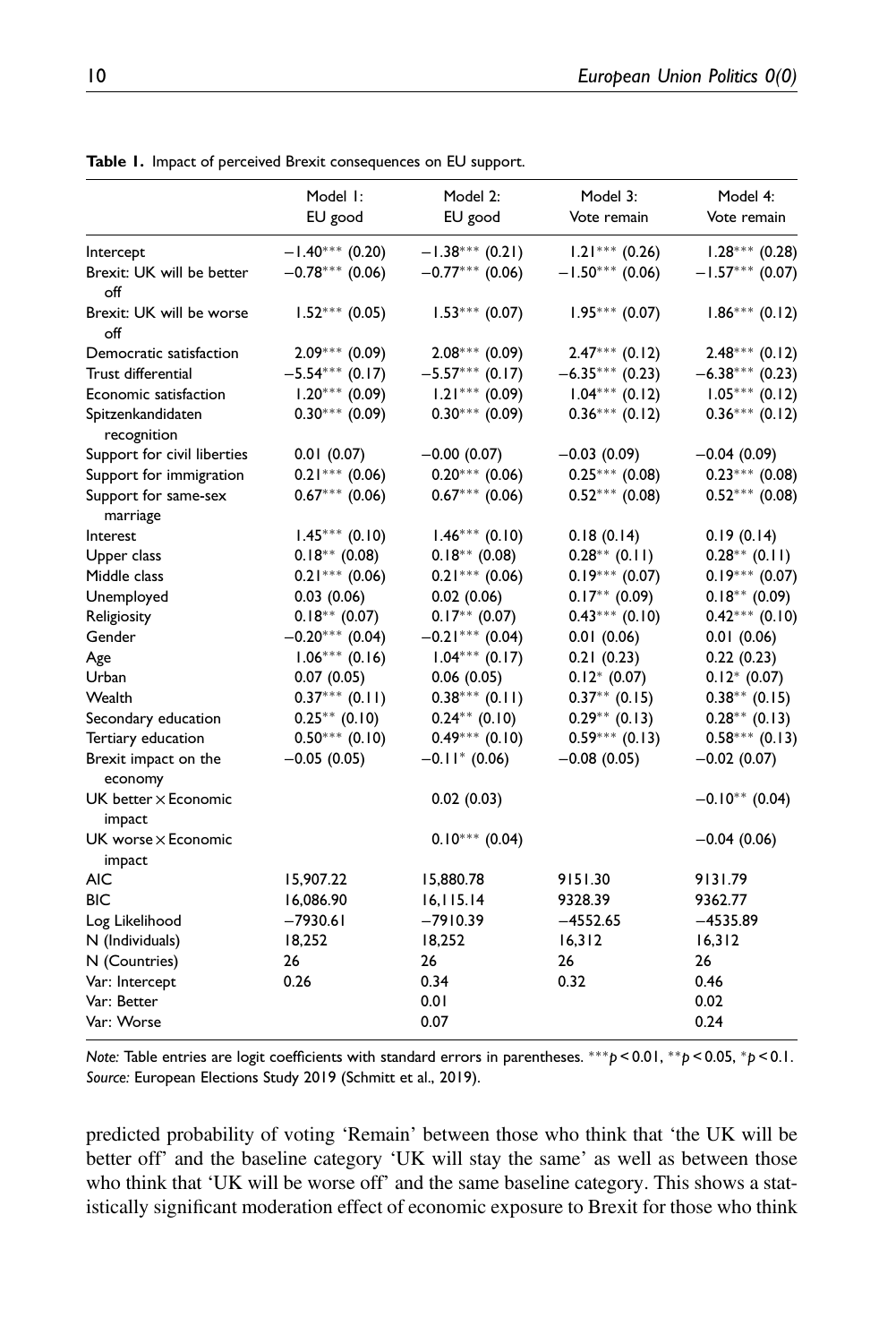

Figure 3. Impact of perceptions of Brexit consequences on EU support. (a) Estimated probability of supporting the EU. (b) Estimated probability of voting Remain. Source: European Elections Study 2019 (Schmitt et al., 2019).



Figure 4. Conditional marginal effect of Brexit consequences for the UK on the predicted probability of supporting the EU depending on economic exposure. (a) Estimated marginal effect of the consequences of Brexit for the UK on support for EU membership. (b) Estimated marginal effect of the consequences of Brexit for the UK on voting Remain.

Note: Shaded areas represent 95% confidence intervals.

Source: European Elections Study 2019 (Schmitt et al., 2019).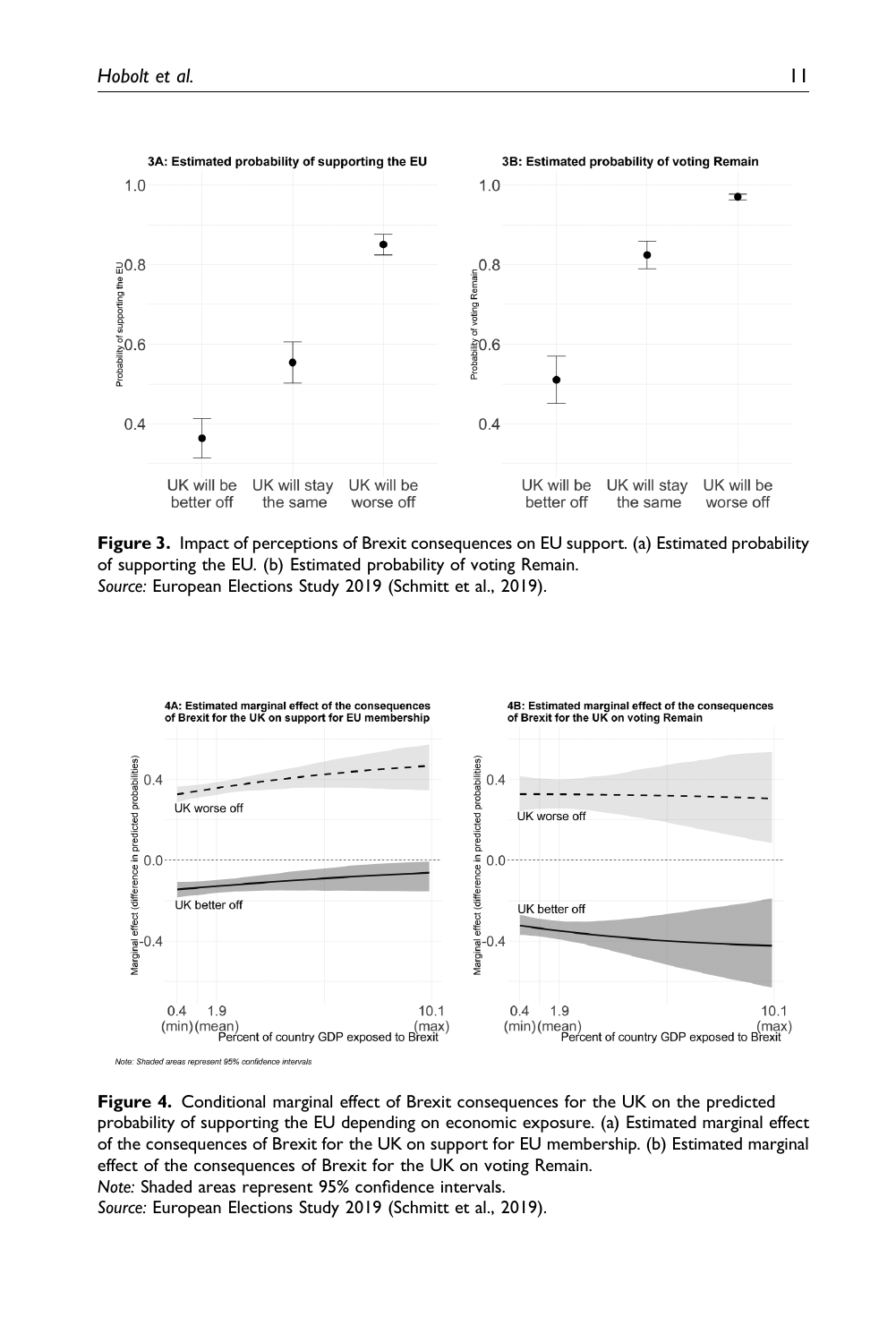that the 'UK will be better off', but not for those who think the 'UK will be worse off' (see also Model 4). Broadly, however, this supports our expectation that the impact of Brexit consequences is greater in countries that are economically exposed to Brexit in comparison to countries that have minimal exposure to Brexit.

One possible explanation for the differences in moderation effects between the two operationalizations of EU support are 'floor' and 'ceiling' effects respectively. On the one hand, the probability of voting Remain for those who think 'UK will be worse off' is already close to one (see Figure 3(b)), hence the effect of this variable cannot be higher for those living in countries that are exposed to Brexit. On the other hand, the probability of considering EU membership as a good thing is already very low, on average, for those who think that the 'UK will be better off' (see Figure 3(a)), hence it is unlikely that the effect of such consideration can be moderated by the exposure to Brexit. In both cases, our analysis suggests that the national-level economic exposure to Brexit strengthens the effect of Brexit perceptions on EU support.

#### Benchmarking Brexit: Experimental evidence

The results presented in the observational analysis shows a strong association between the perceptions of the consequences of Brexit and EU membership support. But this raises two questions. Firstly, there may be a concern about the direction of causality: does Brexit perceptions shape support for EU membership or does support for the EU influence people's perceptions of the consequences of Brexit? Secondly, if Brexit acts as a benchmark of success to emulate or a failure to steer clear off for citizens in other member states, this may depend on how the consequences of Brexit are perceived at any given point in time. At this moment we cannot predict what the political and economic consequences of Brexit will be for the UK, nor how citizens will evaluate such consequences. Yet, an experiment can tell us whether priming respondents with an alternative benchmark (positive or negative consequences of Brexit) will affect their perceptions of the positive or negative consequences of their own country leaving the EU and indirectly affect their support for EU membership (H2a and H2b).

We test these hypotheses in an innovative, cross-national population-based experiment that combines the strengths of laboratory experiments and national surveys. By randomly assigning respondents to different treatments, we can identify the causal effects of being exposed to different types of information about the consequences of Brexit for how people perceive their own country's future outside the EU. Uniquely, we conduct the same experiment in all 28 member states on samples designed to reflect the national population. This enables us to examine the Brexit benchmark effect in individual countries as well as in the EU as a whole.

As outlined above, our experiment randomly assigned respondents to three groups: one group received a short vignette about the negative economic effects of Brexit on the British economy, one group received a short vignette about the positive effect of Brexit on 'taking back control' with a special focus on migration and a final group received no vignette. The two vignettes were chosen to provide factual information about two issues that had dominated the Brexit referendum campaign, both in the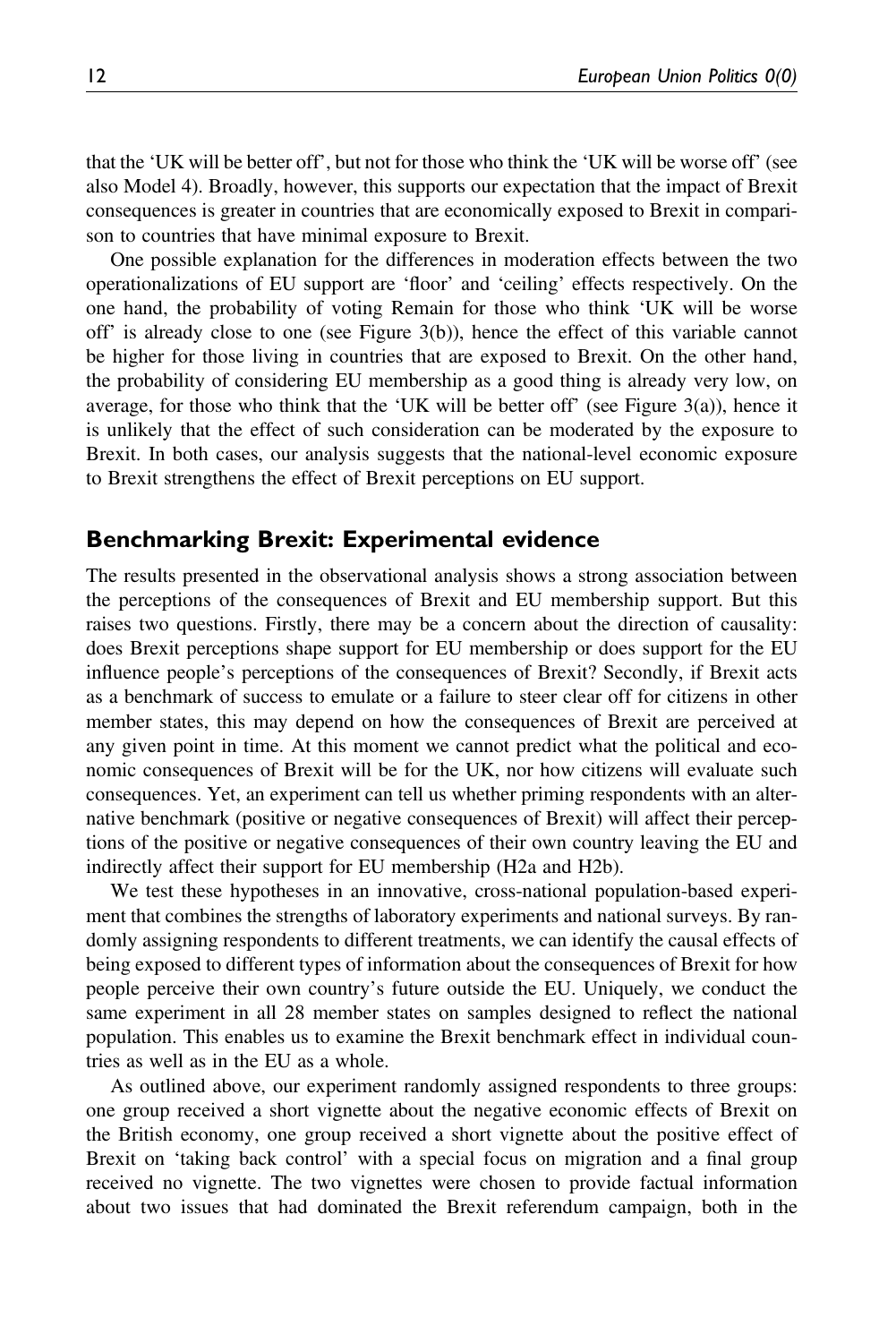media (Moore and Ramsay, 2017) and public salience (Hobolt, 2016; Vasilopoulou, 2016). These two issues were also prominent in the depiction of the Brexit process in the media across the EU (Borchardt et al., 2018). While media coverage of Brexit in the EU generally adopted a mostly neutral tone, it did highlight the negative economic consequences of Brexit (Borchardt et al., 2018: 18–19). To reflect these negative effects of Brexit on the UK economy, treatment group 1 was shown the following vignette: 'Britain leaving the EU is expected to reduce growth and may lead to an economic recession in Britain.'

Sovereignty was another important issue of the campaign, with approximately 6% of the articles in UK media referring to law-making power (Moore and Ramsay, 2017). This issue was often linked in the campaign with the issue of immigration, which was the second most prominent referendum issue in the UK (Moore and Ramsay, 2017). The desire to take control over of the border and immigration was not only dominant in the British media but was also highly salient to voters and affected the Leave vote (Hobolt, 2016; Vasilopoulou, 2016). Surprisingly, however the issue of sovereignty received very little attention in the European coverage of Brexit, with only 2% of the total coverage mentioning the issue (Borchardt et al., 2018: 23). To reflect the positive effects of Brexit on regaining sovereignty especially when it comes to taking control of immigration, treatment group 2 was shown the following vignette: 'Britain leaving the EU will mean that Britain will have more control over its own laws, including controlling migration.'

All respondents were then asked the question: 'If [your country] leaves the EU what do you think the consequences for [your country] will be, if any?' with the answer categories 'better off', 'no significant change', or 'worse off'<sup>7</sup>. Our expectations are that the negative Brexit frame will make people more pessimistic about the consequences of an EU exit for their own country  $(H2a)$  while a positive Brexit frame will make people more optimistic about their own country's future outside the EU (H2b).

Our experimental manipulations consist of two components, the tone of the argument (negative vs. positive) and the topic (economic vs. immigration). While using two different policy areas may complicate the comparison of the two treatments, it has the distinct advantage of being more realistic to respondents. Since the purpose of the experiment is to assess whether attitudes towards EU membership are affected by providing respondents with a different benchmark, it is important that the treatments are credible to respondents. During the Brexit referendum, the Remain camp mainly emphasized economic consequences and the Leave camp national sovereignty (Hobolt, 2016), and we therefore decided to stay close to these messages to enhance the external validity of the experiment.

Our experiment reveals mixed results, as shown in Figure 5 and Table 2.<sup>8</sup> On the one hand, we find strong support for the effect of the positive Brexit benchmark treatment (H2b). Figure 5 shows that across the 27 EU member states presenting individuals with a positive frame with regard to control over laws and migration reduces negative perceptions of consequences of their own country leaving the EU by 5.6 percentage points in comparison to the control group  $(t=7.204, df=14,872, p < 0.001)$ .<sup>9</sup> This pattern is roughly consistent across member states, although due to the considerably smaller sample size of the experimental groups (i.e. roughly 550 individuals) and the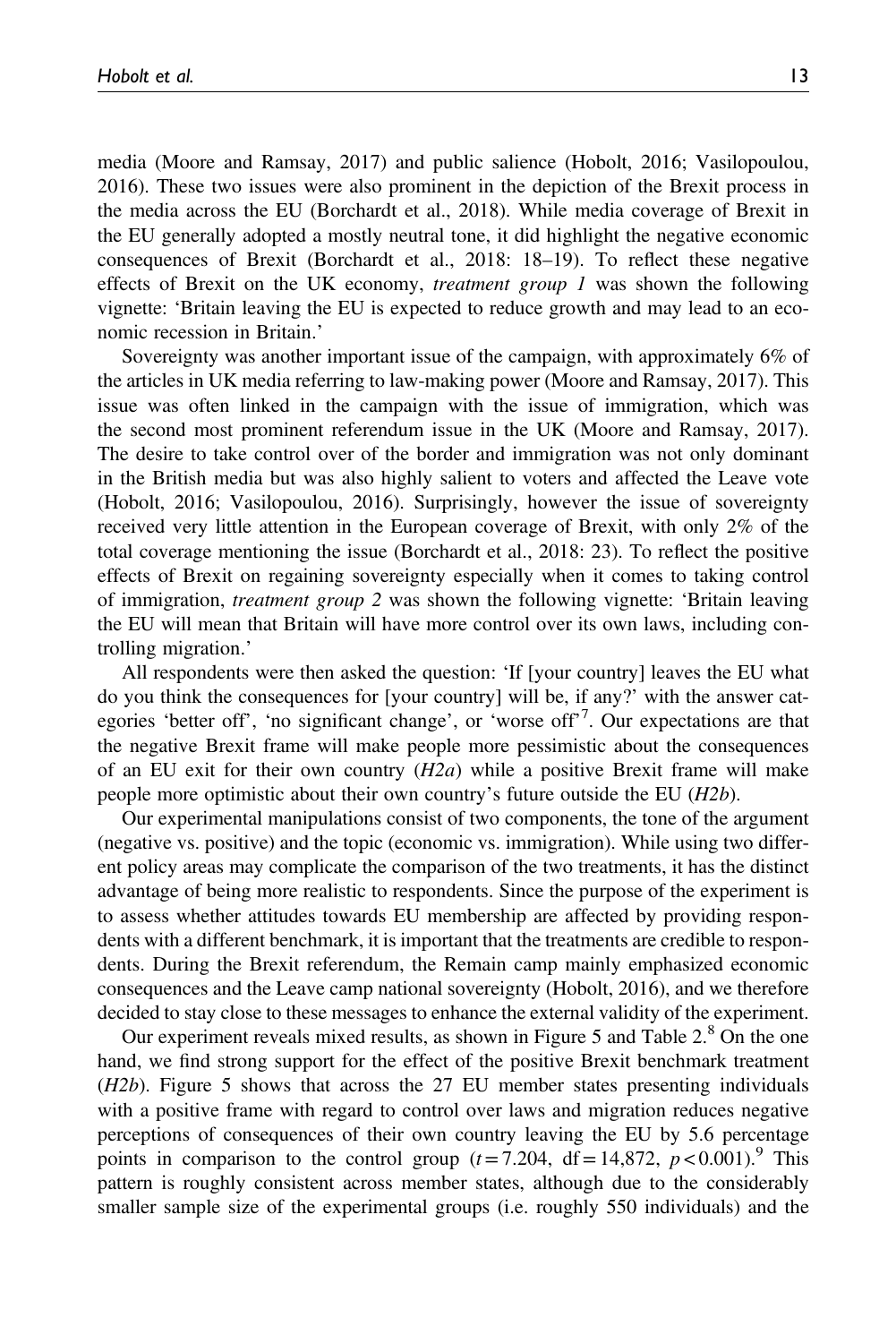

Figure 5. Average treatment effect of the experiment. Source: European Elections Study 2019, embedded experiment (Schmitt et al., 2019).

relative small magnitude of our treatment these effects only reach statistical significant in 12 out of the 28 countries (see the Online appendix).<sup>10</sup> Overall, the positive information about Brexit leads to a substantial drop in pessimism about leaving the EU and an increase in positive sentiment associated with an exodus. This would, in turn, most likely mean a decrease in support for EU membership, as we have seen in the previous section.

|                                                                    | Model I:          | Model 2: Treatment<br>Treatment effects effects, macro control | Model 3: Treatment<br>effects, macro control |
|--------------------------------------------------------------------|-------------------|----------------------------------------------------------------|----------------------------------------------|
| (Intercept)                                                        | $0.85***(0.09)$   | $0.85***(0.08)$                                                | $0.86**$ (0.09)                              |
| Brexit: Negative benchmark<br>(economy)                            | $-0.06(0.04)$     | $-0.06(0.04)$                                                  | $-0.07(0.04)$                                |
| Brexit: Positive benchmark<br>(control over laws and<br>migration) | $-0.26***$ (0.04) | $-0.26**$ (0.04)                                               | $-0.26**$ (0.04)                             |
| Percent of citizens in the UK                                      |                   | $0.13***$ (0.04)                                               |                                              |
| Brexit impact on the economy                                       |                   |                                                                | 0.02(0.04)                                   |
| <b>AIC</b>                                                         | 27,705.76         | 27,696.76                                                      | 26,529.20                                    |
| <b>BIC</b>                                                         | 27,737.83         | 27,736.83                                                      | 26,569.10                                    |
| Log Likelihood                                                     | $-13,848.88$      | $-13,843.38$                                                   | $-13,259.60$                                 |
| N (individuals)                                                    | 22,363            | 22,363                                                         | 21,478                                       |
| N (countries)                                                      | 27                | 27                                                             | 26                                           |
| Var: Intercept                                                     | 0.21              | 0.13                                                           | 0.21                                         |

Table 2. Experimental evidence, regression analysis.

Note: Table entries are logit coefficients with standard errors in parentheses. \*\*\*  $p < 0.01$ , \*\*  $p < 0.05$ , \* $p < 0.1$ . Source: European Elections Study 2019 (Schmitt et al., 2019).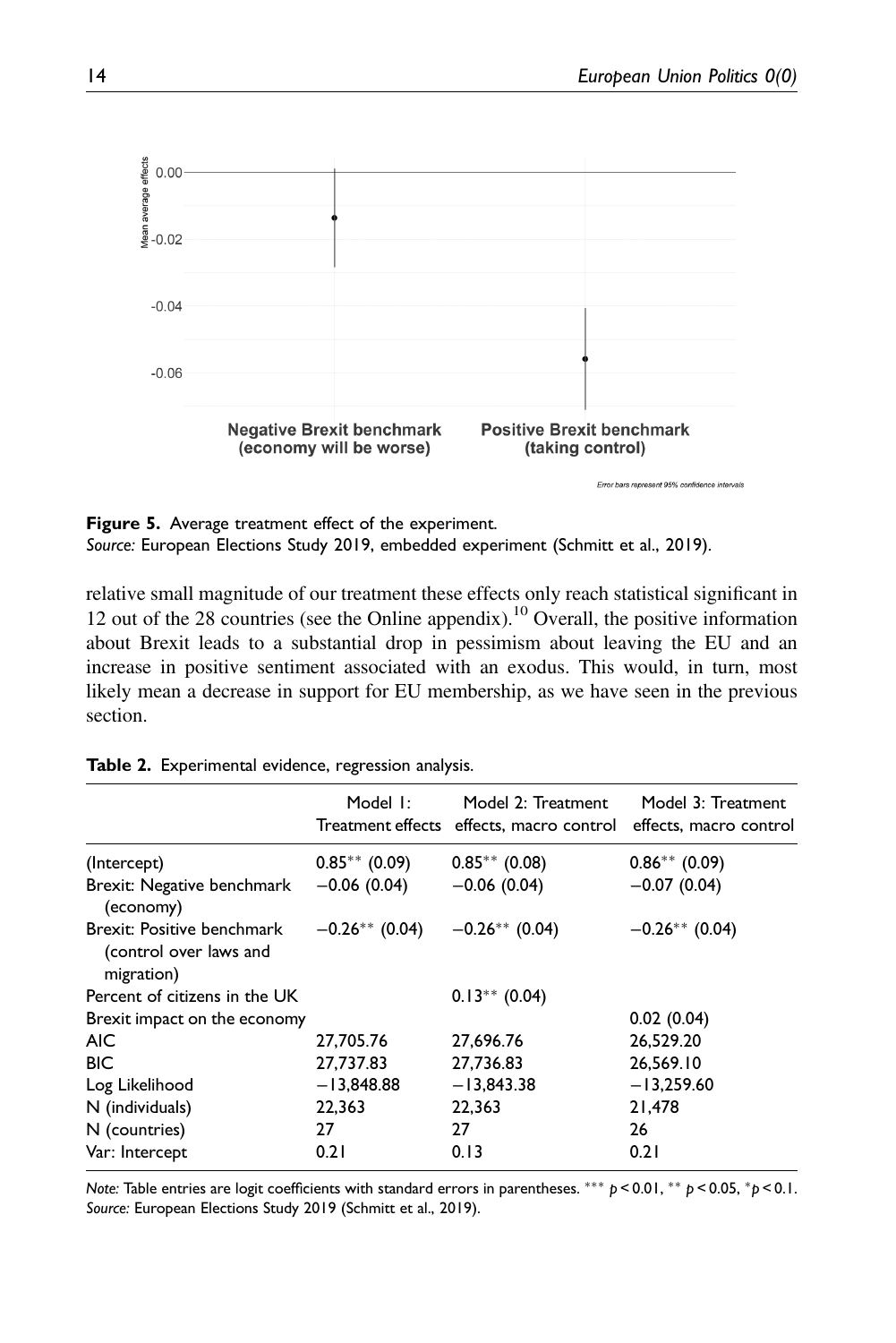In contrast, the Brexit benchmark which highlights the negative economic consequences of Brexit does not yield statistically significant differences between the treatment and control group ( $t=1.79$ , df = 14,919, p-value = 0.07) among the citizens of the 27 EU member states as shown in Figure 5 (including UK in the analysis does not alter this conclusion). Furthermore, a country by country analysis also reveals an inconsistent pattern with most country effects failing to reach statistical significance.

A possible explanation for this is that the negative effects of Brexit are already 'priced in' by the respondents, as they have been exposed to (or pre-treated) a lot of negative coverage about the economic effects of Brexit (Borchardt et al., 2018). Hence, our simple vignette does not shift perceptions of the Brexit consequences further. A related possibility is that the null finding is due to a ceiling effect as the results presented in Figure 3 already reveal that there is a substantive proportion of respondents who consider that the UK will be worse due to the UK leaving the EU. Given such circumstances, the weak treatment in our survey experiment did little to alter these already strong views.

## Conclusion

Does the exit of one member state from the EU create a domino effect of disintegration or does it merely serve as a deterrent for citizens in the remaining member states? In the immediate aftermath of the Brexit referendum, politicians in Brussels and around European capitals feared that this would boost Eurosceptic parties and their mission to exit from the EU across Europe. Yet, during the Brexit negotiations, there was a noticeable uptick in support for membership in the EU-27. So, is Brexit a deterrent or an incentive for citizens in the remaining member states?

In this article, we have argued that Brexit presents a benchmark that helps citizens to form an opinion of what their own country's future might look like outside the EU and this, in turn, will shape how they evaluate membership of the EU. This argument builds on the heuristics and benchmarking approaches to understanding attitude formation and attitude change (De Vries, 2017, 2018; Hobolt and De Vries, 2016; Kayser and Peress, 2012). In particular, we have examined the mechanism that links Brexit and EU support. To do so empirically, we use both observational and experimental data from all EU member states. The analysis of observational data reveals that in the summer of 2019, far from being an example for others to follow, Brexit was a deterrent for many citizens in the rest of the EU. The protracted Brexit negotiations and failure to find an acceptable solution in the British parliament had meant that a majority of citizens in the EU-27 thought that Britain will be worse off outside and fewer than 1 in 5 expected a positive outcome for the UK. Those who viewed the consequences of Brexit negatively were also more likely to view an exit option for their own country more pessimistically and to support the EU, while an optimistic view of Brexit had the opposite effect on EU membership support. However, this raises the question of causal direction – does Brexit perceptions shape EU membership support or vice versa? – and of how Brexit may shape EU support in the future if it is perceived as a success.

To address this, we conducted a cross-national population-based vignette experiment that was designed to manipulate the benchmark that citizens use to evaluate the advantages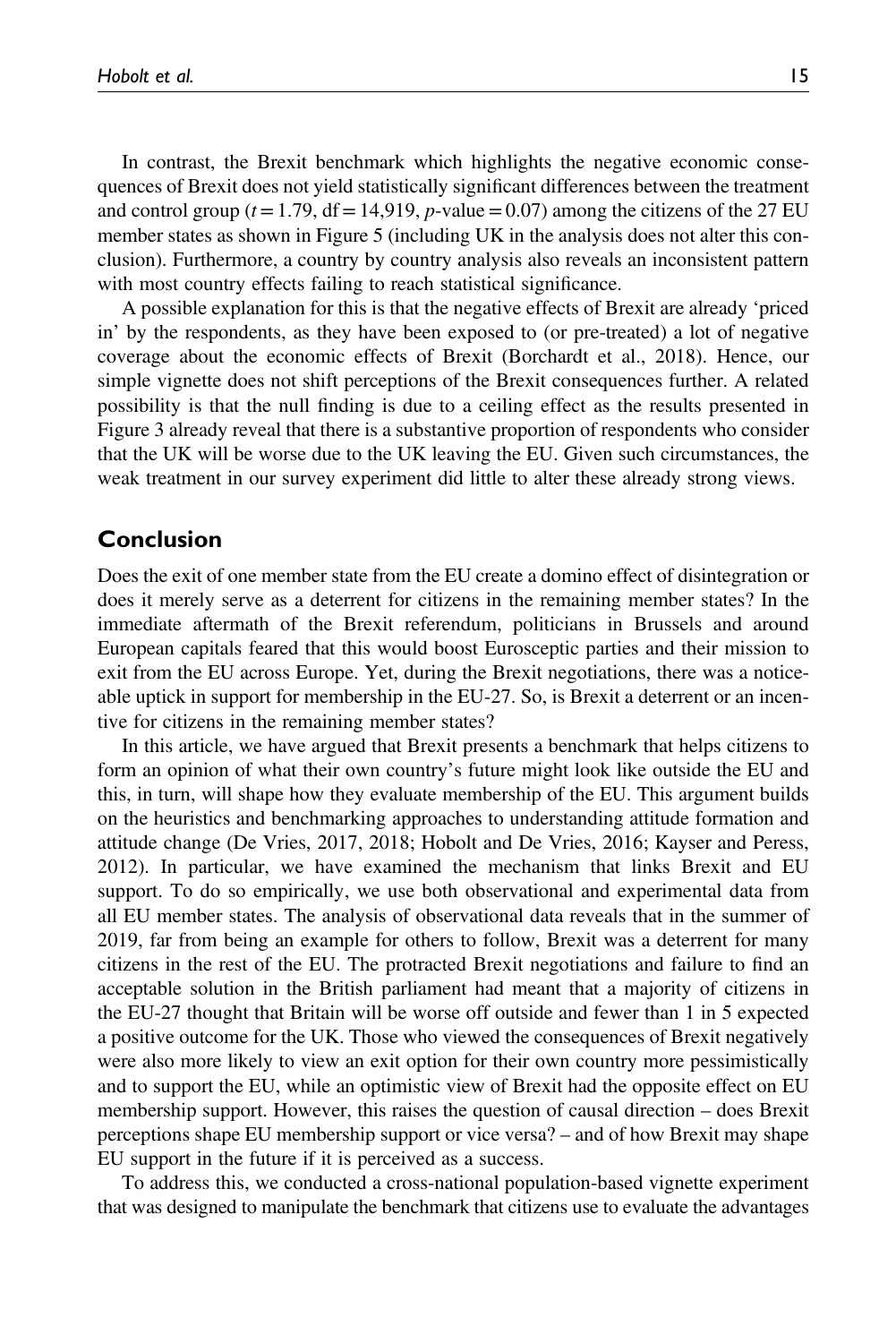and disadvantages of their countries' membership of the EU. Respondents were randomly assigned to a 'negative' (economic) or a 'positive' (sovereignty) Brexit information treatment or a 'no-information' control group. The analyses revealed no consistent results for the negative Brexit benchmark, while the positive information treatment enhanced people's optimism about their own country's future outside the EU. The lack of effects for the negative treatment may be explained by the fact that most respondents were already 'pre-treated' with negative Brexit information, as such a frame had dominated in much of the Brexit coverage in the member states. This null finding could thus be related to the specific political context at the time the experiment was fielded. If the experiment had been conducted at a different time when coverage of the UK was more positive or mixed, it is possible that there might have been more scope to find an effect of a negative benchmark. Nonetheless, the effects of the positive information indicate that alternative consequences of Britain's exit from the EU may in the future give a boost to Eurosceptics in the EU-27 who want their countries to leave the EU. This suggests that, depending upon Britain's future outside the EU, Brexit might be as much a deterrent as an encouragement for other countries to leave the EU.

These findings imply that the UK's exit from the EU may continue to influence the European integration in several ways. First, even though an initial agreement has been reached between the UK and the EU on future relations, trade negotiations will continue over the next years. Our results highlight the risks for the EU in accommodating UK demands (Walter, 2020, 2021). While a closer trading relationship between the UK and the EU is likely economically beneficial to both parties, it also carries risks for the EU, since an economically successful UK with greater sovereignty may lower citizens support for membership. Obviously, citizens will never be able to know the counterfactual (how successful the UK would be inside the EU), but in this case perceptions are all that matter. For example, if the UK is perceived to be more (or less) successful in combating the coronavirus that might be seen as a positive (negative) benchmark for EU membership. Similarly, the speed of the economic recovery may be compared across borders (Kayser and Peress, 2012) and influence support for membership. It remains to be seen how such events might influence the public's perception of Brexit and EU integration. However, the evidence presented in this paper implies that Brexit benchmarks, whether negative or positive, can shape attitudes toward membership in EU countries. Second, the experimental evidence suggests that there is scope for Eurosceptic political entrepreneurs within the member states to successfully mobilize against the EU on a 'take back control' message whereas the pro-European 'project fear' message of economic risk may be less effective – similar to what has been shown in the 2016 campaign in the UK (Hobolt, 2016). Overall, our paper suggests that while Brexit has not resulted in a further disintegration, a more successful 'emeritus member state' could well boost support for exit in the remaining member states in the future.

#### Funding

The author(s) disclosed receipt of the following financial support for the research, authorship, and/or publication of this article: This work was supported by the Volkswagen Foundation (grant EES 2019).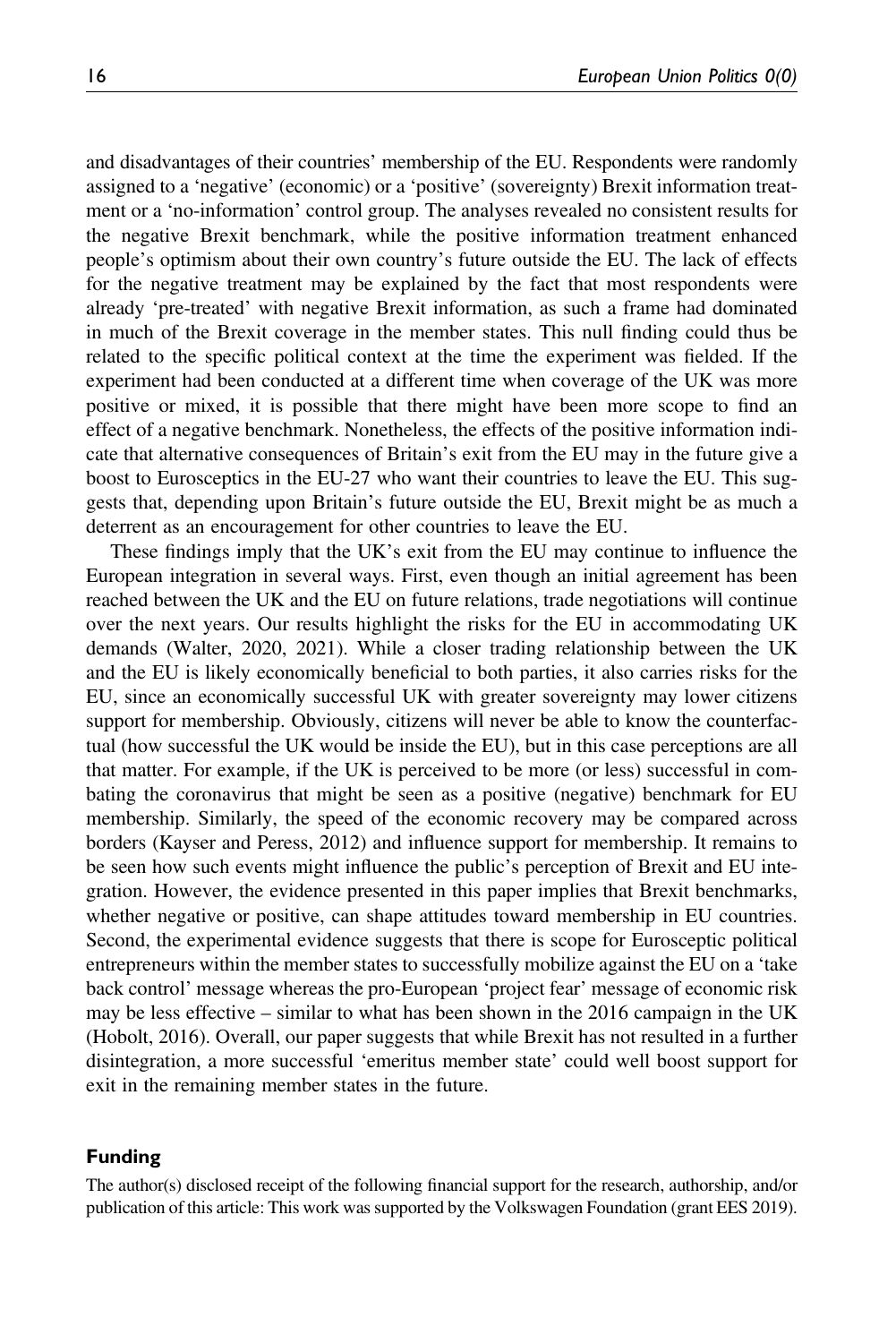### ORCID iDs

Sara B Hobolt **D** <https://orcid.org/0000-0002-9742-9502> Wouter Van der Brug **b** <https://orcid.org/0000-0003-4117-1255>

#### Supplemental material

Supplemental material for this article is available online.

#### **Notes**

- 1. Another approach focuses on the role of identity, arguing that European integration is not only, or even primarily, about a single market, but also about a pooling of sovereignty that potentially erodes national self-determination and blurs boundaries between distinct national communities (Carey, 2002; Hooghe and Marks, 2005, 2009; McLaren, 2006). Consequently, individuals' attachment to their nation and their perceptions of people from other cultures influence their attitudes towards European integration.
- 2. The survey was conducted by Gallup International, mostly online. Respondents were selected randomly from access panel databases using stratification variables, with the exception of Malta and Cyprus where a multi-stage Random Digit Dialling approach was used. In all countries the samples were stratified by gender, age, region and type of locality. The sample size is roughly 1000 interviews in each EU member state (except Cyprus, Luxembourg and Malta where the sample size is 500).
- 3. Respondents who reported any other answer (i.e. 'Would submit a blank vote', 'Would spoil the ballot paper', 'Would not vote' and 'Not eligible to vote') were recorder as missing.
- 4. As a sensitivity check, we also employ of a different operationalization which captures people's perceptions of how Brexit would affect their own country, rather than Britain, namely: 'The British have decided to leave the European Union, what do you think the consequences for [your country] will be, if any?'. Using this question yields a very similar pattern of results (see the Online appendix).
- 5. An alternative operationalization, using exports to UK as percentage of the total exports of the country, yields substantially the same results.
- 6. We use simulations based on the normal distribution of coefficients to plot the difference in predicted probabilities in comparison to our baseline category (i.e. 'UK will stay the same') for an individual living in Austria while keeping all continuous variables at their mean and all categorical variables at zero. See the Online appendix for further analyses.
- 7. A randomization check against relevant characteristics did not reveal any statically significant results (see the Online appendix), thus suggesting that the treatment and control groups are comparable and that there is no bias in the treatment assignment.
- 8. Table 2 presents the results of a multilevel logistic regression (Model 1), with further country level controls for the percentage of citizens living in the UK (Model 2), and the economic impact of Brexit (Model 3). Figure 5 presents the results of a t-test.
- 9. We also ran the model using an ordered logit Bayesian model and the results are substantively the same (reported in the Online appendix).
- 10. Modelling the treatment effects as a logistic regression where the outcome variable is negative perceptions (i.e. respondents who think country will be worse versus all other respondents) and where we interact the treatment conditions with country fixed effects yields substantively the same pattern of results. See the Online appendix.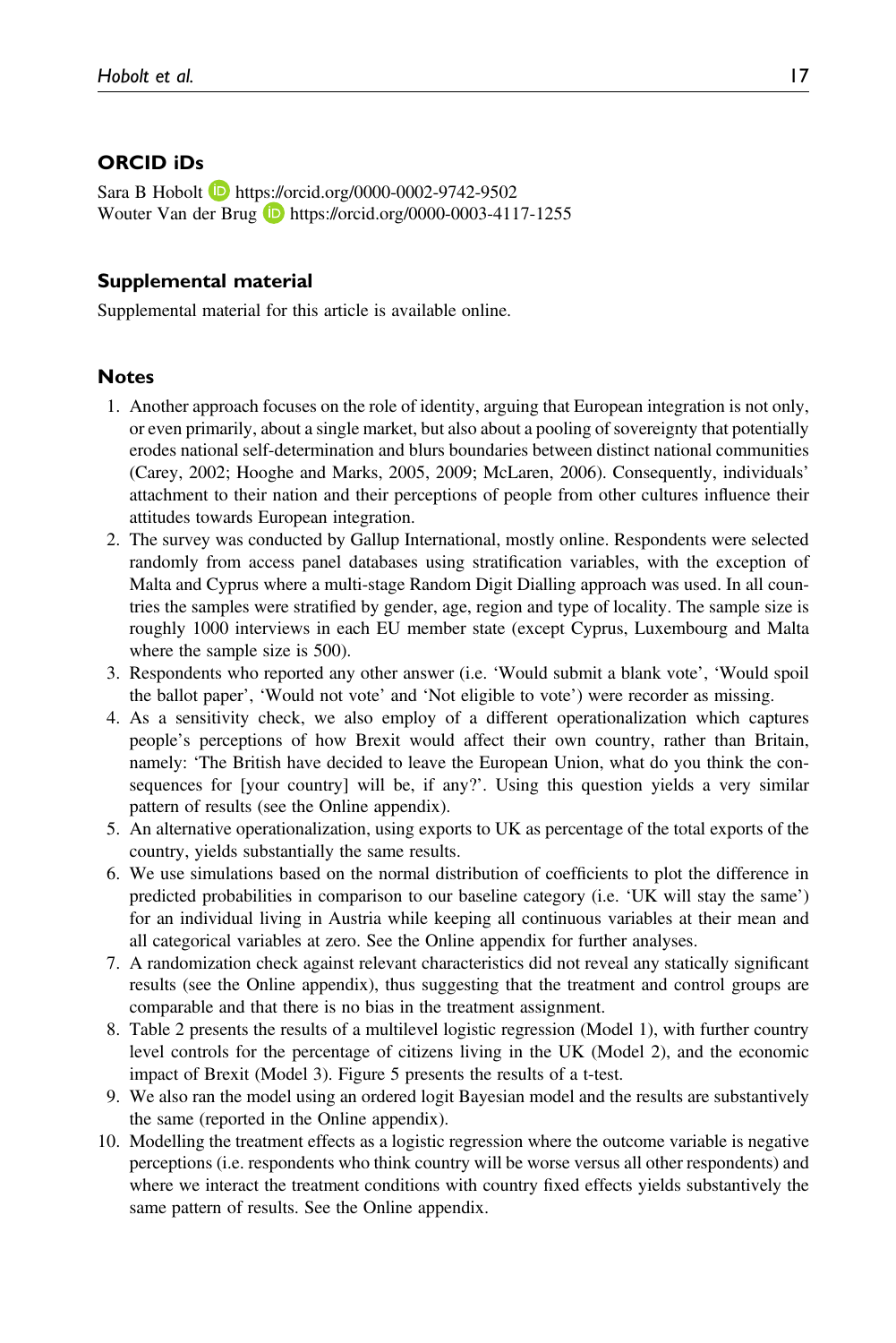#### **References**

- Althaus SL (1998) Information effects in collective preferences. American Political Science Review 92(3): 545–558.
- Anderson CJ (1998) When in doubt use proxies: Attitudes to domestic politics and support for the EU. Comparative Political Studies 31: 569–601.
- Anderson CJ and Kaltenthaler KC (1996) The dynamics of public opinion toward European integration, 1973–93. European Journal of International Relations 2(2): 175–199.
- Anderson CJ and Reichert MS (1995) Economic benefits and support for membership in the E.U.: A cross-national analysis. Journal of Public Policy 15(3): 231–249.
- Arel-Bundock V, Blais A and Dassonneville R (2021) Do voters benchmark economic performance? British Journal of Political Science 51(1): 437–449.
- Bartels LM (1996) Uninformed votes: Information effects in presidential elections. American Journal of Political Science: 194–230.
- Borchardt AS, Simon FM and Bironzo D (2018) Interested but not engaged: How Europe's media cover Brexit. Report, Reuters Institute for the Study of Journalism.
- Bowler S and Donovan T (1998) Demanding choices: Opinion, voting, and direct democracy. An Arbor: University of Michigan Press.
- Carey S (2002) Undivided loyalties: Is national identity an obstacle to European integration? European Union Politics 3(4): 387–413.
- Carrubba CJ (1997) Net financial transfers in the European Union: Who gets what and why? Journal of Politics 59(2): 469–496.
- Chen W, Los B, McCann P, et al. (2018) The continental divide? Economic exposure to Brexit in regions and countries on both sides of The Channel. Papers in Regional Science 97(1): 25–54.
- De Vries CE (2017) Benchmarking Brexit: How the British decision to leave shapes EU public opinion. Journal of Common Market Studies 55: 38–53.
- De Vries CE (2018) Euroscepticism and the Future of European Integration. Oxford: Oxford University Press.
- De Vries CE, Hobolt SB and Walter S (2021) Politicizing international cooperation: The mass public, political entrepreneurs and political opportunity structures. International Organization 75(2): 306–332.
- Eichenberg RC and Dalton RJ (1993) Europeans and the European community: The dynamics of public support for European integration. *International Organization* 47(4): 507–534.
- Franklin MN, Marsh M and McLaren L (1994) The European question: Opposition to unification in the wake of Maastricht. Journal of Common Market Studies 35: 455–472.
- Gabel MJ (1998) Interest and Integration: Market Liberalization, Public Opinion and European Union. Ann Arbor: University of Michigan Press.
- Gabel MJ and Palmer HD (1995) Understanding variation in public support for European integration. European Journal of Political Research 27: 3–19.
- Gilens M (2001) Political ignorance and collective policy preferences. American Political Science Review 95(2): 379–396.
- Hakhverdian A, Van Elsas E, van Der Brug W, et al. (2013) Euroscepticism and education: A longitudinal study of 12 EU member states. European Union Politics 14(4): 522–541.
- Hansen KM, Olsen AL and Bech M (2015) Cross-national yardstick comparisons: A choice experiment on a forgotten voter heuristic. *Political Behavior* 37(4): 767–789.
- Hobolt SB (2009) Europe in Question: Referendums on European Integration. Oxford: Oxford University Press.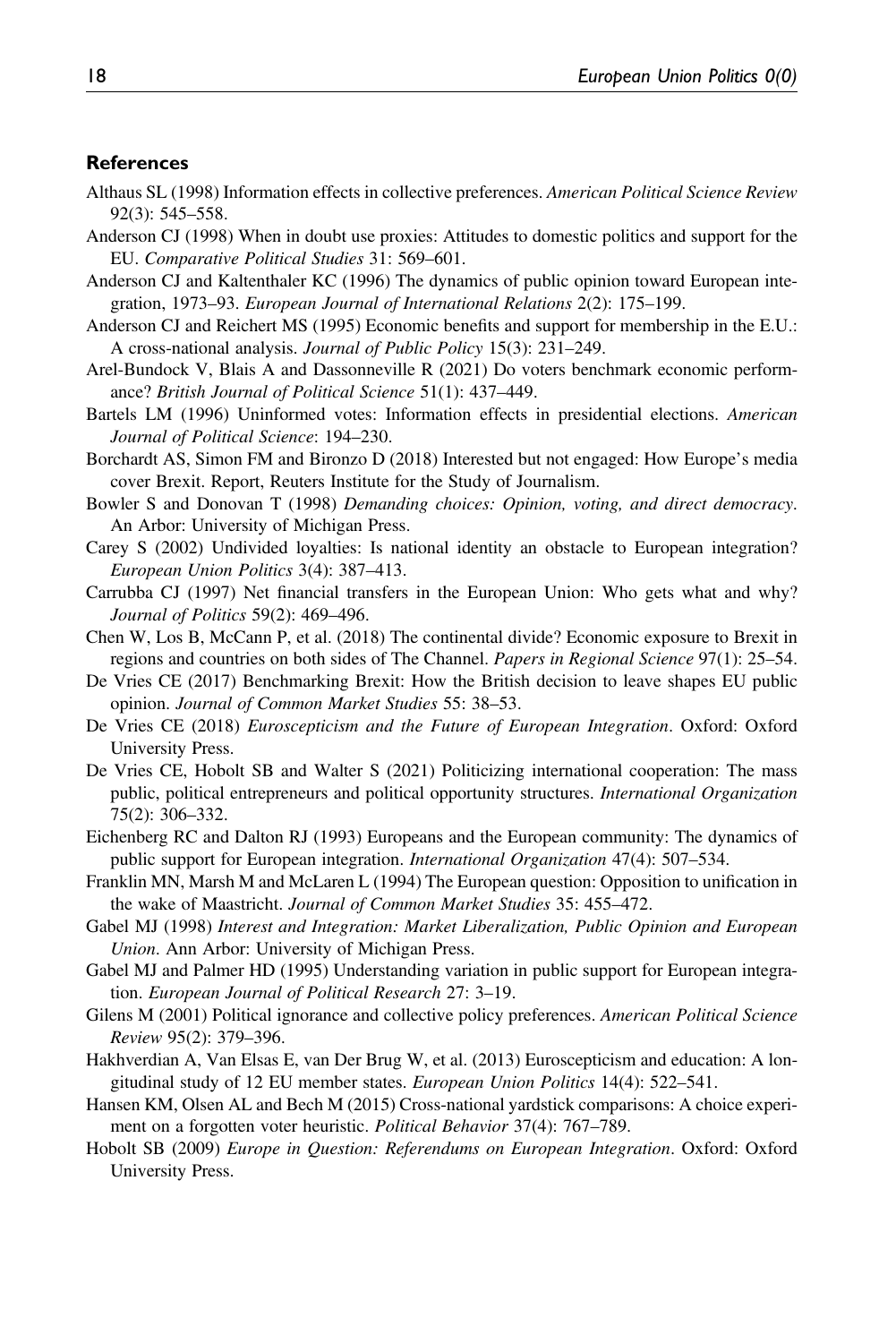- Hobolt SB (2016) The Brexit vote: A divided nation, a divided continent. *Journal of European* Public Policy 23(9): 1259–1277.
- Hobolt SB and De Vries CE (2016) Public support for European integration. Annual Review of Political Science 19: 413–432.
- Hooghe L and Marks G (2005) Calculation, community and cues: Public opinion on European integration. European Union Politics 6(4): 419–443.
- Hooghe L and Marks G (2009) A postfunctionalist theory of European integration: From permissive consensus to constraining dissenus. British Journal of Political Science 39(1): 1–23.
- Hutter S, Grande E and Kriesi H (2016) Politicising Europe. Cambridge: Cambridge University Press.
- Karp JA, Banducci SA and Bowler S (2003) To know it is to love it: Satisfaction with democracy in the European Union. Comparative Political Studies 36(3): 271–292.
- Kayser MA and Peress M (2012) Benchmarking across borders: Electoral accountability and the necessity of comparison. American Political Science Review 106(3): 661–684.
- Kritzinger S (2003) The influence of the nation-state on individual support for the European Union. European Union Politics 4(2): 219–241.
- Lau RR and Redlawsk DP (2001) Advantages and disadvantages of cognitive heuristics in political decision making. American Journal of Political Science 45(4): 951–971.
- Lupia A (1994) Shortcuts versus encyclopedias: Information and voting behavior in California insurance reform elections. American Political Science Review 88(1): 63–76.
- McLaren L (2006) Identity, Interests and Attitudes to European Integration. Basingstoke: Palgrave Macmillan.
- Moore M and Ramsay G (2017) UK media Coverage of the 2016 EU Referendum Campaign. King's College London.
- Olsen AL (2017) Compared to what? How social and historical reference points affect citizens' performance evaluations. Journal of Public Administration Research and Theory 27(4): 562–580.
- Pande R (2011) Can informed voters enforce better governance? Experiments in low-income democracies. Annual Review of Economics 3(1): 215–237.
- Popa SA, van der Brug W, Hobolt SB, et al. (2019) EES 2019 Voter Study Advance Release Notes. Mannheim: MZES, University of Mannheim.
- Reif K and Schmitt H (1980) Nine second order national election: A conceptual framework for the analysis of European election results. European Journal of Political Research 8(1): 3-44.
- Rohrschneider R (2002) The democracy deficit and mass support for an EU-wide government. American Journal of Political Science 46(2): 463–475.
- Sánchez-Cuenca I (2000) The political basis of support for European integration. European Union Politics 1(2): 147–171.
- Schmitt H, Hobolt SB, van der Brug W, et al. (2019) European Parliament Election Study 2019, Voter Study. GESIS Data Archive, Cologne. ZA7581 Data file Version 1.0.0, [https://doi.org/](https://doi.org/10.4232/1.13473) [10.4232/1.13473](https://doi.org/10.4232/1.13473)
- Tucker JA, Pacek AC and Berinsky AJ (2002) Transitional winners and losers: Attitudes toward EU membership in post-communist countries. American Journal of Political Science 46(3): 557–571.
- Van der Brug W and De Vreese CH (2016) (Un)Intended Consequences of European Parliamentary Elections. Oxford: Oxford University Press.
- Van der Brug W, Gattermann K and Vreese CH (2022) Electoral responses to the increased contestation over European integration. The European Elections of 2019 and beyond. European Union Politics 23(1).